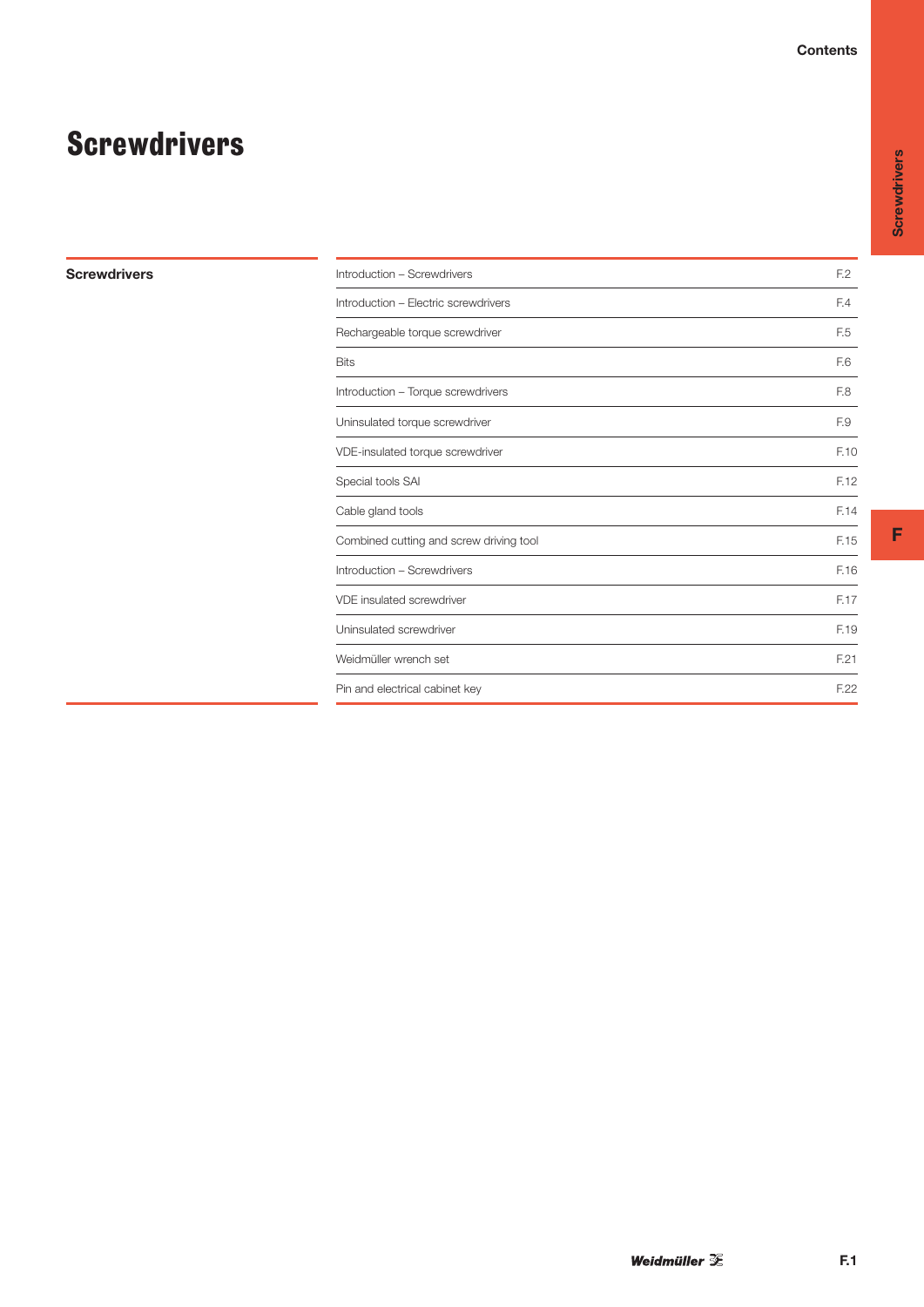# **Screwdrivers**

Precisely the proper torque! It's indispensable when you require your work to be precise, effective and repeatable: for example when screwing in sensitive or expensive components, during assembly, final testing, or during quality inspection. This is the perfect job for Weidmüller's manual torque screwdriver with the ergonomic grip and the unique interchangeable bit system.

The Weidmüller screwdriver assortment is the perfect solution; it features the ergonomic design and versatility required for demanding professional applications. Weidmüller safeguards your safety, health, comfort and efficiency with our ergonomic design.

In order to establish secure manual screw connections, all Weidmüller screwdrivers and manual torque screwdrivers feature a special handle geometry, slip protection, and a special SoftFinish® zone. These qualities enable optimal handling and ensure electrical safety and hand protection during even the most critical applications.

Weidmüller offers a wide variety of electric screwdrivers, standard bits and innovative quick-change holders – the perfect additions to the manual torque screwdriver. Weidmüller electric screwdrivers are the ideal tool for achieving a high level of repetitive accuracy. This accuracy is made possible by their ergonomic design and standard integrated automatic torque control.

Weidmüller also offers innovative solutions for special applications such as cable glands or the fastening of sensor cables.

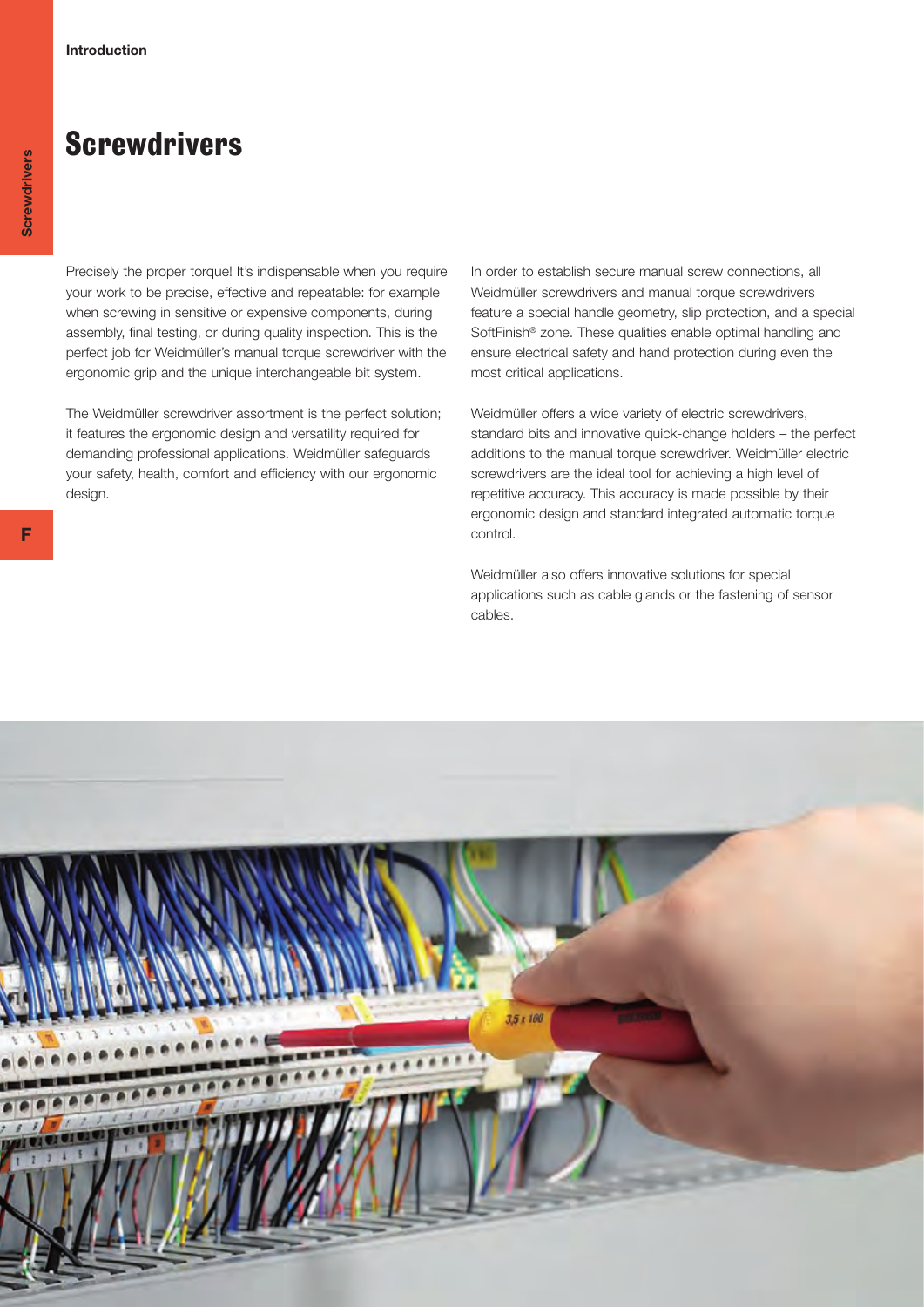



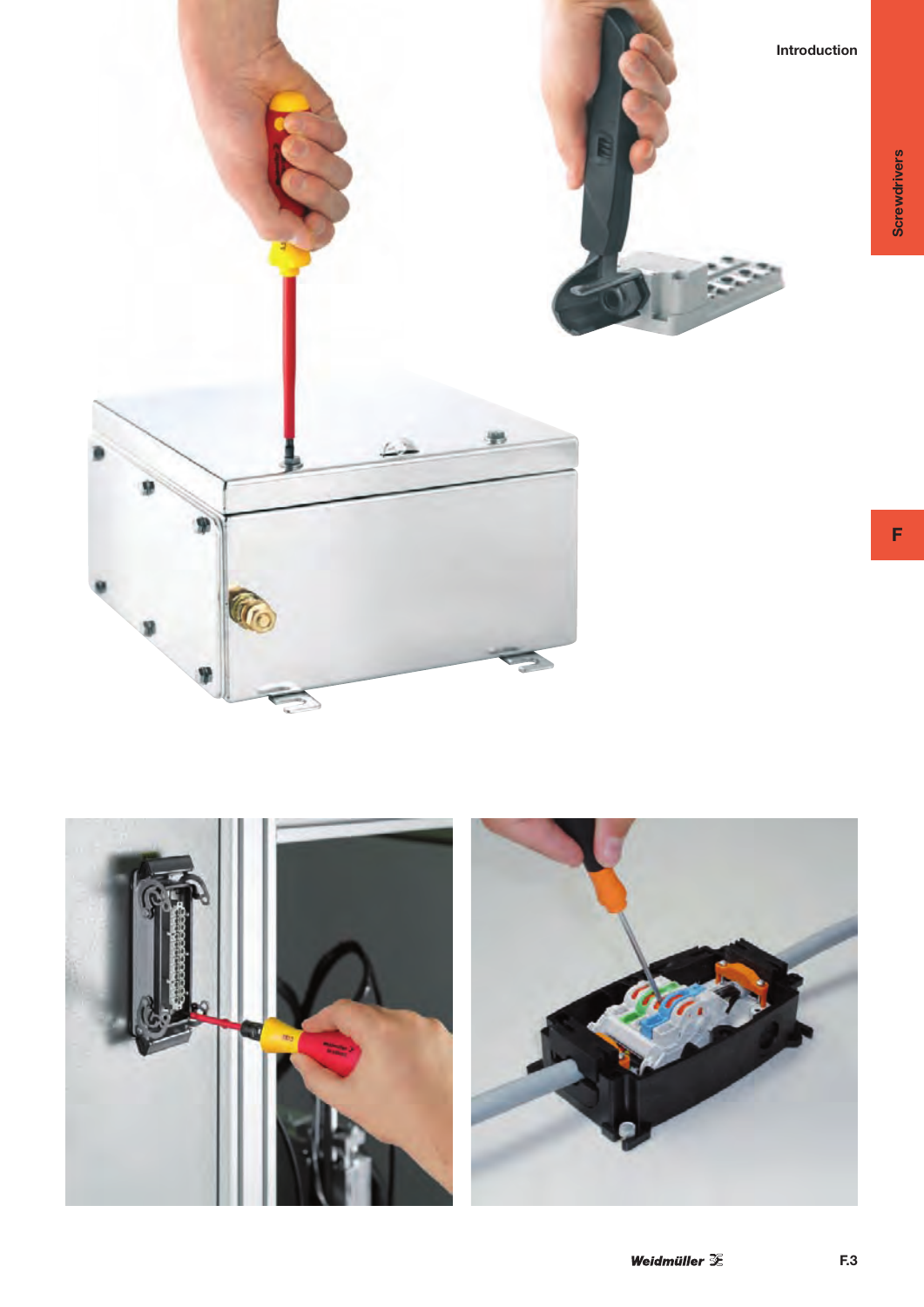# Electric screwdrivers



Crimped conductors can be fastened in their corresponding connecting spaces either by the direct plug-in technique or by means of screws.

### **Electric screwdrivers / Weidmüller bits**

Weidmüller **screwdrivers** are ideal one-hand tools due to their ergonomic design. They guarantee fatigue-free working in any installation direction. They also have an automatic torque limit and high repetition accuracy.

The Weidmüller **bits** are standard bits with high quality, wide range and top-rate performance. Weidmüller uses processorcontrolled hardening processes to guarantee consistently high product quality.

The high-grade material enables torques far above those stipulated in the relevant DIN standards:

- DIN 5261 for PH/PZ bits
- DIN 5263 for slotted bits
- Camcar standard for TORX bits

This means long service life at high torques, producing ideal conditions for standard work.



### **Product benefits**

- Suitable for all screw driving tasks Ideal for both manual and machine screw driving tasks due to the high hardness values of 59 – 61 HRC
- Good wear resistance and therefore a long service life
- Optimum fit in DIN screws for low wear and optimum torque transmission
- Manufactured with consistently high product quality based on the relevant ISO standards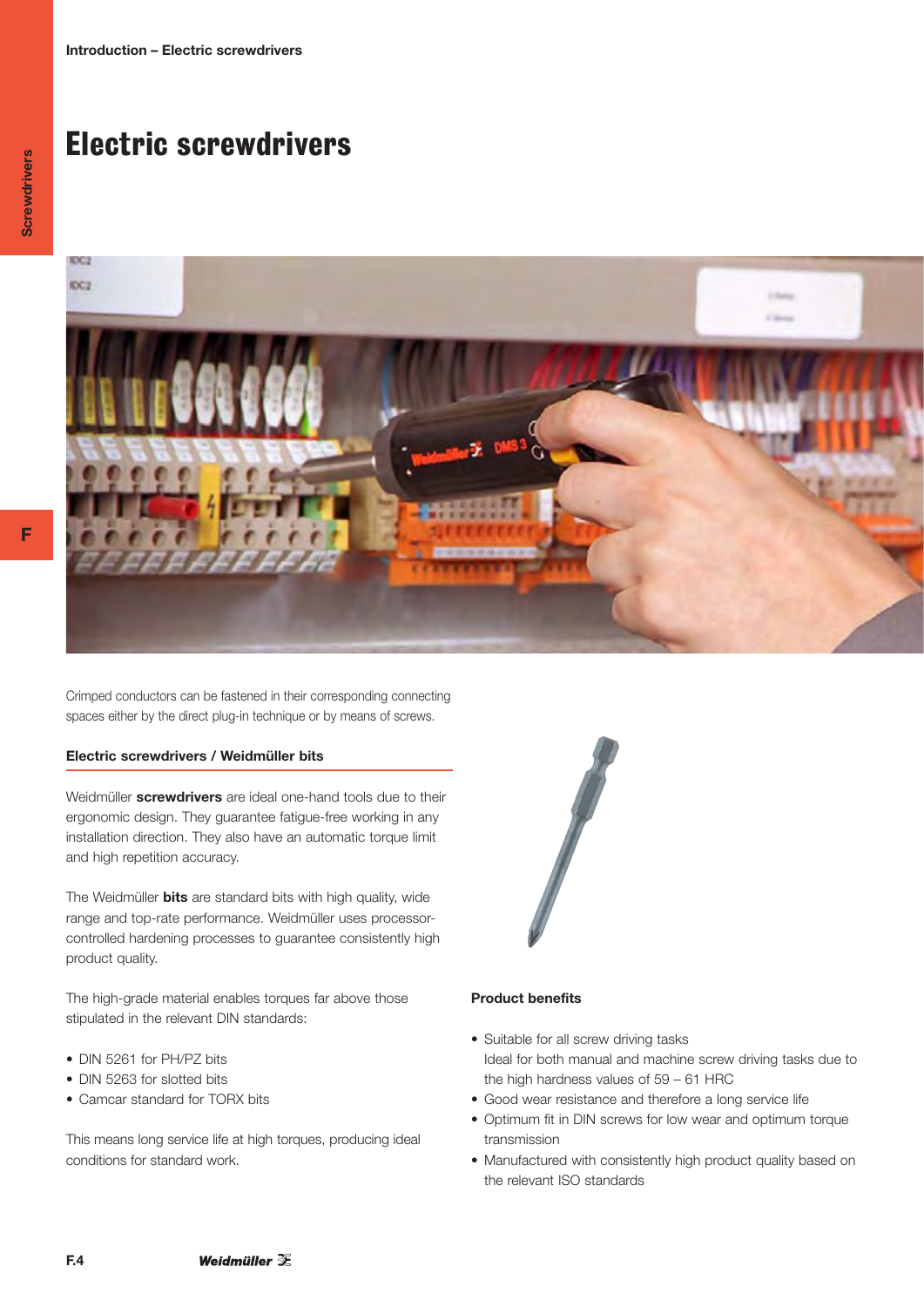### **Rechargeable torque screwdriver DMS 3**

**DMS 3 Set**



### **DMS 3 rechargeable torque screwdriver**

- One-hand operation under all working conditions
- Switchable forward and reverse
- Two speeds: 200 and 400 rpm
- Precise torque settings from approx. 0.3 ... 3 Nm in 6 steps
- Consistent performance during battery discharge
- Grip swings easily from rod to pistol form
- Takes 1/4" bits held ball-bearing clamping mechanism (form E6.3)
- Safety lock prevents inadvertent operation
- Easy changeover from battery drive to manual operation up to 15 Nm

### **Technical data**

| <b>Screwdriver</b> |
|--------------------|
| Motor              |
| Idling speed       |
| Max. torque        |
| Chuck              |
| Length             |
| Weight             |
| <b>Battery</b>     |
| Type               |
| Weight             |
| Charger            |
| Input              |
| Output             |
| Charging time      |
| Weight             |
|                    |

| 2.4 V DC<br>200/400 rpm      |
|------------------------------|
|                              |
|                              |
| 3.0 Nm                       |
| 1/4" E 6,3 DIN 3126          |
| 239 mm                       |
| 400q                         |
|                              |
| 2 Ni-Cd batteries each 1.2 V |
| 122q                         |
|                              |
| 230 V AC, 50 Hz, 50 mA       |
| 2.9 V AC, 1.4 A, 4.1 VA      |
| 1 hour                       |
| 700 g                        |
|                              |

| Ordering data |  |
|---------------|--|
|               |  |

**Accessories**

| Type                      | Qtv. | Order No.  |
|---------------------------|------|------------|
| DMS 3                     |      | 9007440000 |
| Screwdriver incl. battery |      |            |

**Type Qty. Order No.**<br> **Spare battery** 1 **9007450000** 

Charger 1 **9007460000**

Spare battery **1** 

| Type                                    | Qtv. | Order No.  |
|-----------------------------------------|------|------------|
| DMS 3 set 1 (screwdriver incl. battery, |      | 9007470000 |
| charger, bits, plastic carrying case)   |      |            |
| DMS 3 set 2 (as set 1                   |      | 9007480000 |
| with 1 additional battery)              |      |            |
|                                         |      |            |

\*) see picture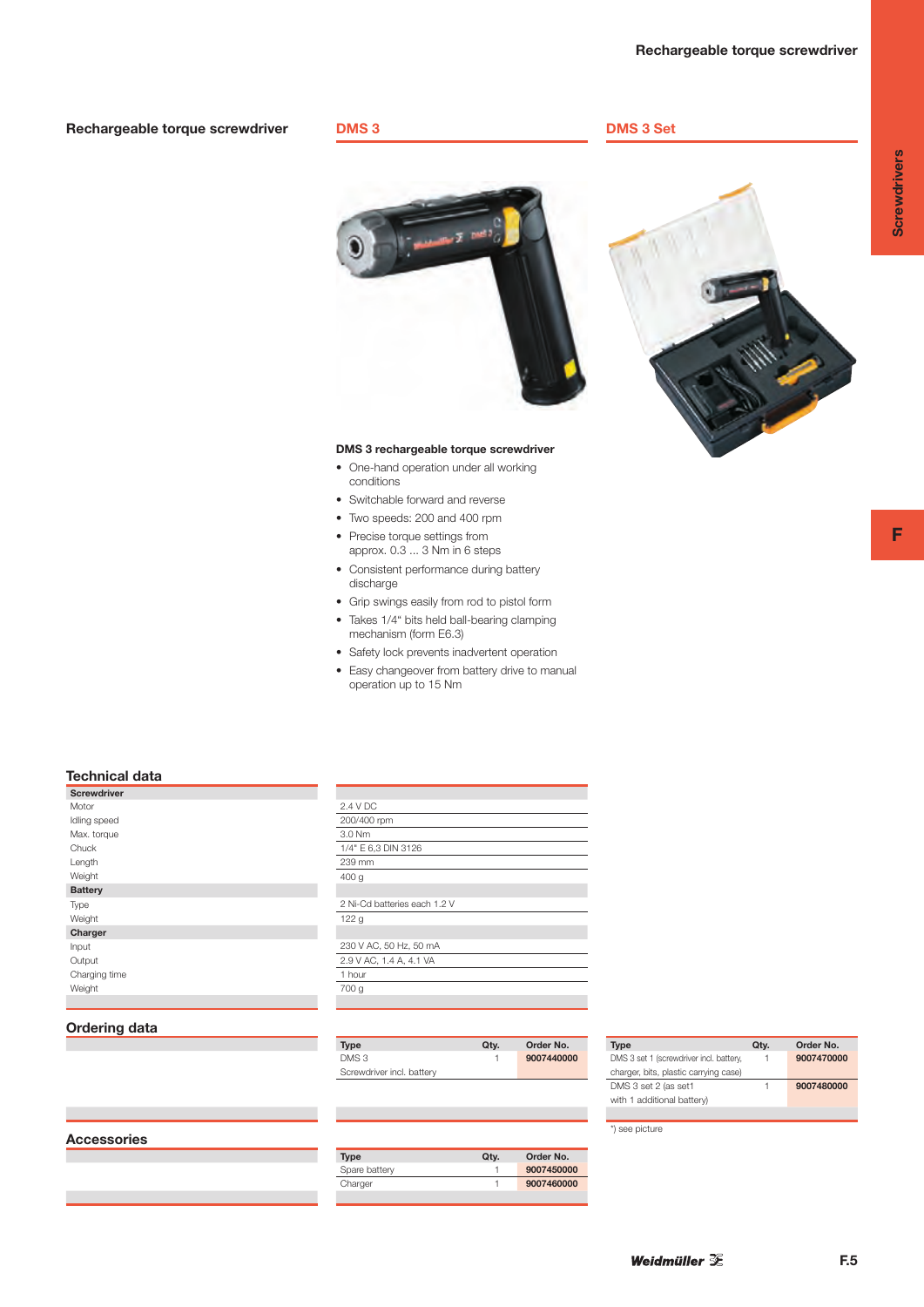### **Bits drive 1/4" E6.3**

1/4'' hexagon drive, acc. to DIN 3126, Shape E6.3 for direct machine connection

# **Bit E6.3 S**

**Slotted bits DIN 5264, 1/4'' drive E6.3 DIN 3126**





| <b>Type</b> | Size / AF |  | Order No. |
|-------------|-----------|--|-----------|
|             |           |  |           |

| BIT E6.3 0.4x2.5x70  | 0.4 | 2.0 | 70  | 9202750000 |
|----------------------|-----|-----|-----|------------|
| BIT E6.3 0.5x3.0x70  | 0.5 | 3.0 | 70  | 9024000000 |
| BIT F6.3 0.5X3.0X110 | 0.5 | 3.0 | 110 | 9205600000 |
| BIT E6.3 0.6x3.5x70  | 0.6 | 3.5 | 70  | 9024020000 |
| BIT F6.3 0.6X3.5X110 | 0.6 | 3.5 | 110 | 9205610000 |
| BIT F6.3 0.8X4.0X110 | 0.8 | 4.0 | 110 | 9205620000 |
| BIT E6,3 0,8x4,0x70  | 0.8 | 4.0 | 70  | 9024030000 |
| BIT F6.3 0.8X4.5X110 | 0.8 | 4.5 | 110 | 9205630000 |
| BIT E6.3 1.0x5.5x70  | 1.0 | 5.5 | 70  | 9024040000 |
| BIT F6.3 1.0X5.5X110 | 1.0 | 5.5 | 110 | 9205640000 |
| BIT E6.3 1.2x6.5x70  | 1.2 | 6.5 | 70  | 9202740000 |
| BIT F6.3 1.2X6.5X110 | 1.2 | 6.5 | 110 | 9205650000 |

### **Bit E6.3 PH**

**Crosshead bits, Phillips-recess type PH/DIN 5260. 1/4'' drive E6.3 DIN 3126**

| BIT E6.3 PH1x70    |    | 902408     |
|--------------------|----|------------|
| <b>LE 3 DHOYZO</b> | 70 | <b>COO</b> |







 $\bigcirc$ 

### **Bit E6.3 PZ**

**Crosshead bits, Pozidrive type PZ/DIN 5262, 1/4'' drive E 6.3 DIN 3126**

| BIT E6.3 PZ1x70 |  | 9024100000 |
|-----------------|--|------------|
| BIT F6.3 P72x70 |  | 9024110000 |
|                 |  |            |







|  | ________ |  |
|--|----------|--|
|  |          |  |

**Slotted bits with peg DIN 5264, 1/4'' drive E6.3 DIN 3126**

| BIT E6.3Z 0.6X3.5X70 | G |    | 9205670000 |
|----------------------|---|----|------------|
| BIT F6 37 0 8X4 0X70 |   | 70 | 9205660000 |





| $\bigcirc$ |  |  |  |
|------------|--|--|--|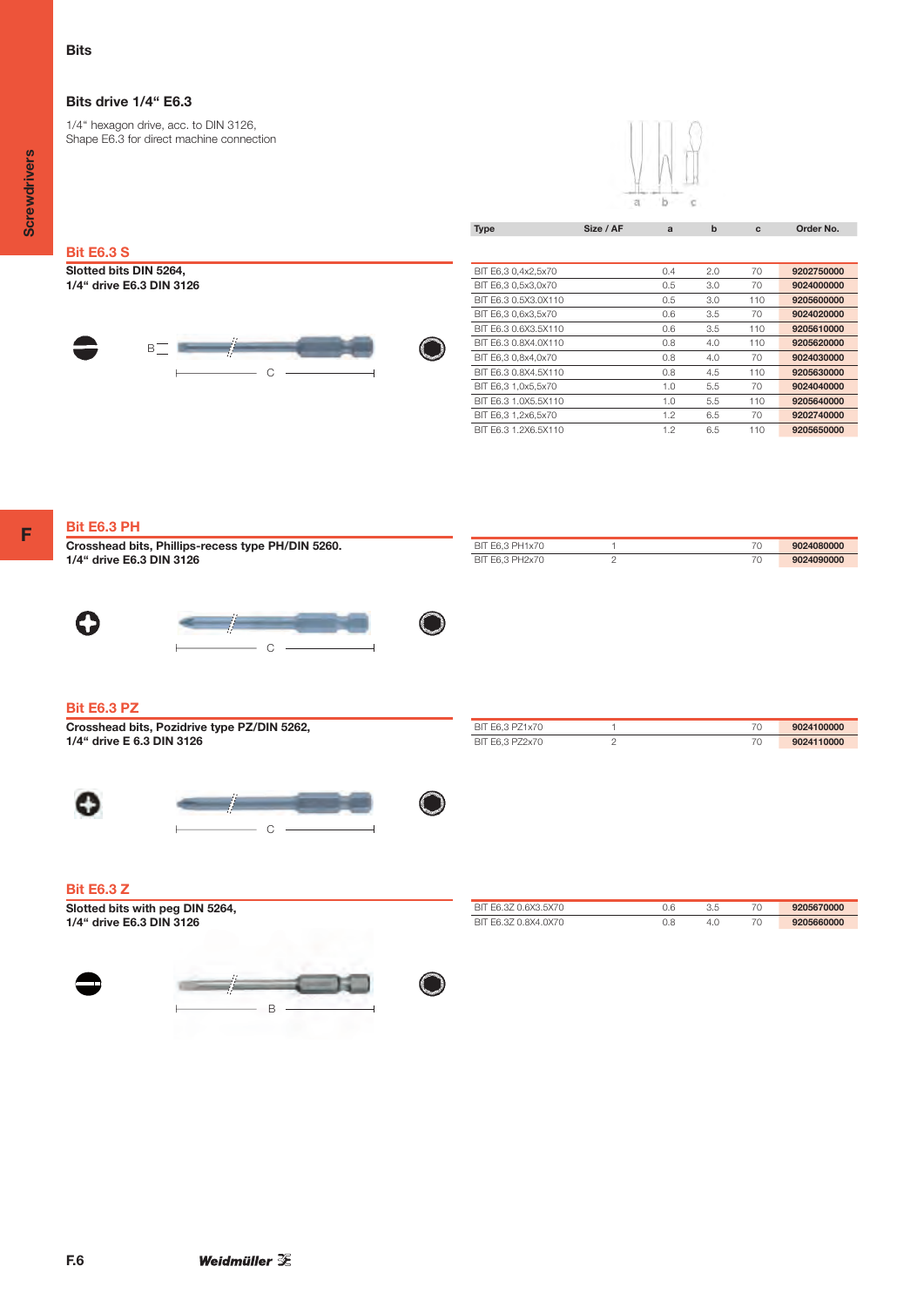### **Bits drive 1/4" E6.3**

1/4'' hexagon drive, acc. to DIN 3126, Shape C6.3 for direct machine connection (DMS2 1/4" C6.3)



**Type Size / AF a b c Order No.**

# **Bit-Box DMS3**

**Weidmüller Bit Box, 9-piece with universal holder drive: 1/4'' E6.3 DIN 3126; output: 1/4'' E6.3; bits: 1/4'' C6.3**



### **UBH 1/4 E6.3**

**Short universal bit holder, magnetic drive: 1/4'' E6.3 DIN 3126, output: 1/4'' E6.3**





### **UBH SWH 1/4 EC 6.3**

**Universal quick-change holder with locking function. True one-hand operation for quick bit changes Drive: 1/4'' E6.3 DIN 3126, output: 1/4'' E6.3 + C6.3 double bits**



### **BHS 1/4**

**The bit holder has a flexible shaft intended for angled screws. For all 1/4"-drive bits C6.3 DIN 3126 with SoftFinish grip.**



| UBH 1/4" E6,3       |   |     |     |    |            |
|---------------------|---|-----|-----|----|------------|
| BIT C6,3 0,5x4,0x25 |   | 0.5 | 4.0 | 25 |            |
| Bit C6,3 0,6x4,5x25 |   | 0.6 | 4.5 | 25 |            |
| BIT C6,3 PH0x25     | Ω |     |     | 25 |            |
| BIT C6,3 PH1x25     |   |     |     | 25 |            |
| BIT C6,3 PH2x25     | 2 |     |     | 25 |            |
| BIT C6,3 PZ0x25     |   |     |     | 25 |            |
| BIT C6,3 PZ1x25     |   |     |     | 25 |            |
| BIT C6,3 PZ2x25     | 2 |     |     | 25 |            |
| Bit-Box WI DMS 3    |   |     |     | 25 | 9024970000 |

UBH 1/4 E6,3 **9009520000**

**UBH SWH 1/4 EC 6.3 9205680000** 

BHS 1/4 **9009630000**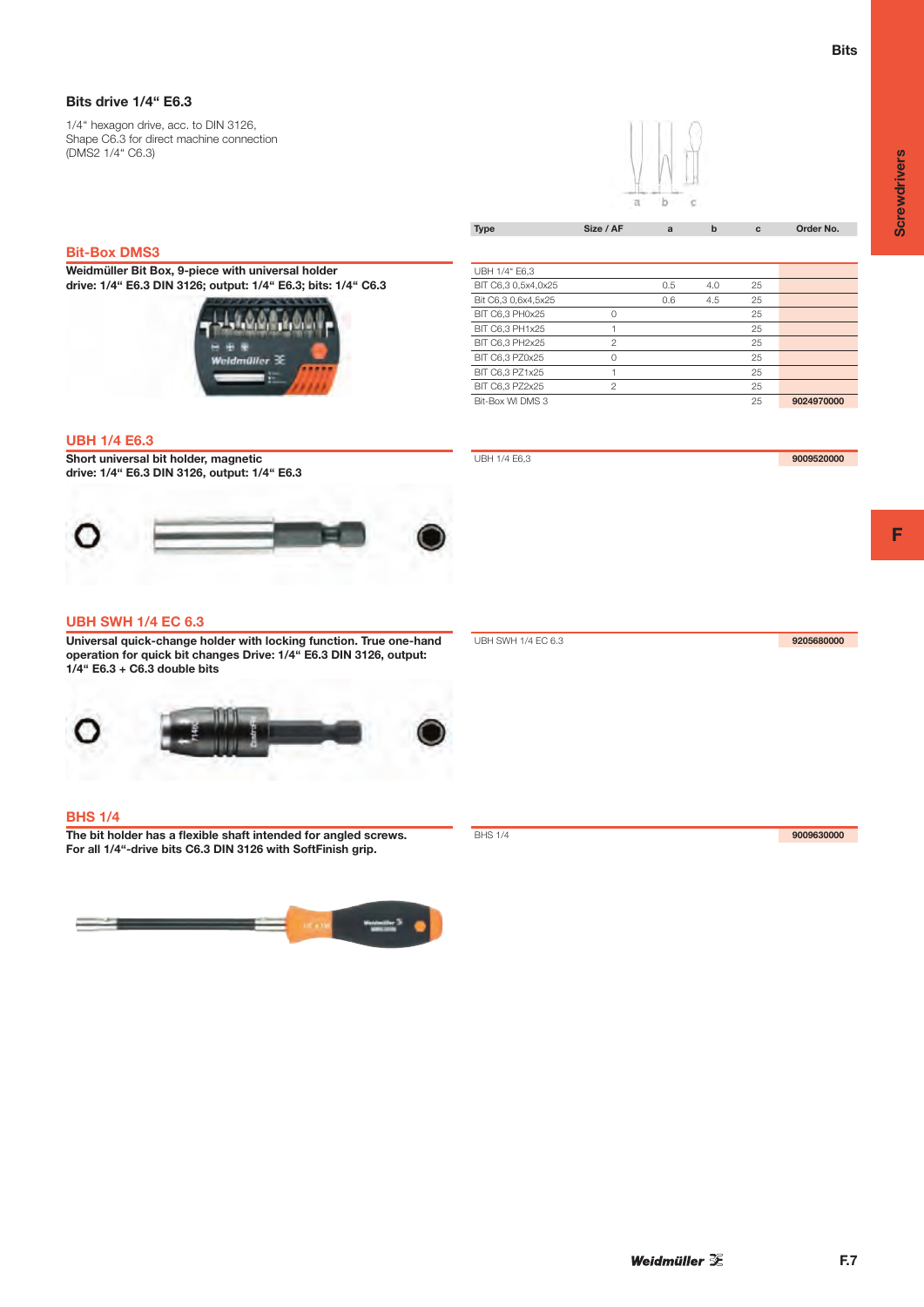### **Torque screwdrivers with insulation up to 1000 V (VDE) DMSI manual**

The "DMSI manual" with integral window scale combined with a Weidmüller 1000 V insulated (VDE) interchangeable blade ensures controlled tightening of screws plus reliability in electrical applications.

Every 1000 V insulated handle (VDE) and blade (VDE) is tested and provides the necessary safety up to 1000 V AC/1500 V DC.

### **Torque screwdrivers DMS manual**

This is a versatile tool suitable for a variety of jobs, with integral scale for easy reading of the torque value plus a Weidmüller interchangeable blade.

### **Each model is available with two torque ranges:**

- 0.5 to 1.7 Nm
- 2.0 to 8.0 Nm
- setting tool included

### **Advantages:**

- Compact and especially lightweight design
- Torque set with special tool (included) to ensure the right setting
- Ergonomic handle size to match the torque range
- Every tool checked and given an ID No., 100% quality control with verification and product reference
- Audible, unmistakable click upon reaching the torque, no unnecessary effort
- Interchangeable blade made from high-quality wear-resistant tool steel
- All tools comply with the accuracy stipulations of: EN ISO 6798, BS EN 26789, ASME B107.14M
- Operating accuracy: ±6% of set scale value



Scale

gir Bi

E

2872 |

 $\circledcirc$ G $\bigcirc$ A 1000 V

**Screwdrivers**

**Screwdrivers**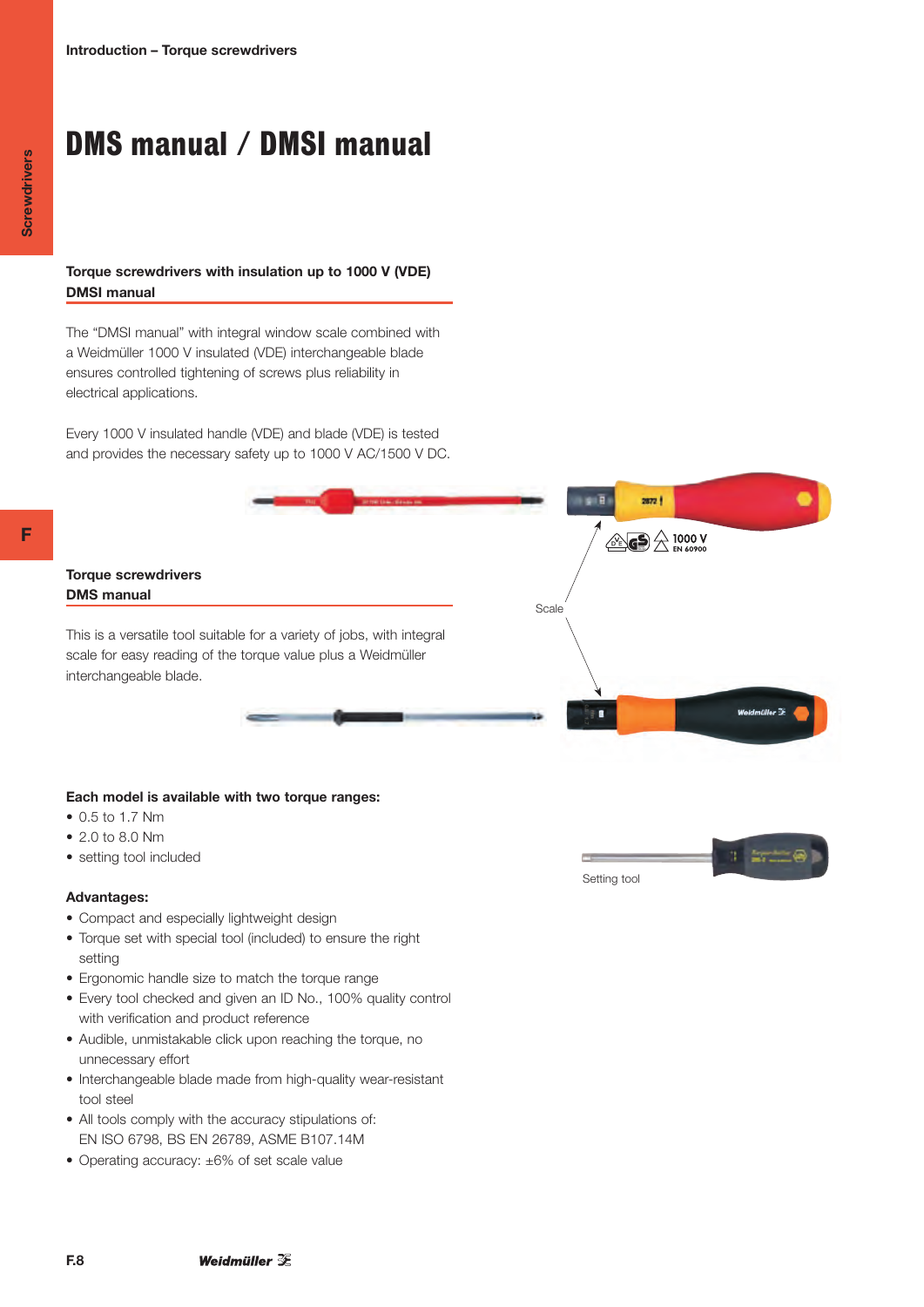### **Uninsulated torque screwdriver**



### **DMS manual**

**Torque screwdriver EN ISO 6798, BS EN 26789, ASME B107.14M**



DMS MANUAL 0.5-1.7 0.5 - 1.7 Nm **9918370000**

**DMS MANUAL 2.0-8.0** 

### **WK K S**

**Interchangeable bits for torque screwdriver output acc. to DIN 5264, ISO 2380/1**



### **WK K PZ**

**Interchangeable bits for torque screwdriver output acc. to DIN 5260-PZ, ISO 8764/1-PZ**

| WK S 0.5x3.0 | Max. 0.6 Nm | 0.5            | 3.0 | 175 | 9918530000 |
|--------------|-------------|----------------|-----|-----|------------|
| WK S 0.6x3.5 | Max. 1.1 Nm | 0.6            | 3.5 | 175 | 9918540000 |
| WK S 0.8x4.0 | Max. 2.5 Nm | 0.8            | 4.0 | 175 | 9918550000 |
| WK S 1.0x5.5 | Max. 3.8 Nm | 1 <sub>0</sub> | 5.5 | 175 | 9918560000 |
|              |             |                |     |     |            |

WK S 0,4x2,5 max. 0.4 Nm 0.4 2.5 175 **9918520000**

| erchangeable bits for torque screwdri |  |  |
|---------------------------------------|--|--|

| <b>WK K P70</b> | Max. 9 Nm   | 175 | 9918600000 |
|-----------------|-------------|-----|------------|
| <b>WK K P71</b> | Max. 3.8 Nm | 175 | 9918610000 |
| <b>WK K P72</b> | Max. 5.5 Nm | 175 | 9918620000 |



### **WK K PH**

**Interchangeable bits for torque screwdriver output acc. to DIN 5260-PH, ISO 8764/1-PH**



### **WGK 1/4 C6.3 E6.3**

**Interchangeable bit with bit holder for torque screwdrivers Drive: 1/4" C6.3 and 1/4" E6.3**



| WK K PHO             | Max. 9 Nm   | 175 | 9918570000 |
|----------------------|-------------|-----|------------|
| WK K PH1             | Max. 3.8 Nm | 175 | 9918580000 |
| WK K PH <sub>2</sub> | Max. 5.5 Nm | 175 | 9918590000 |

WK 1/4" C6,3 E6,3 **9202510000**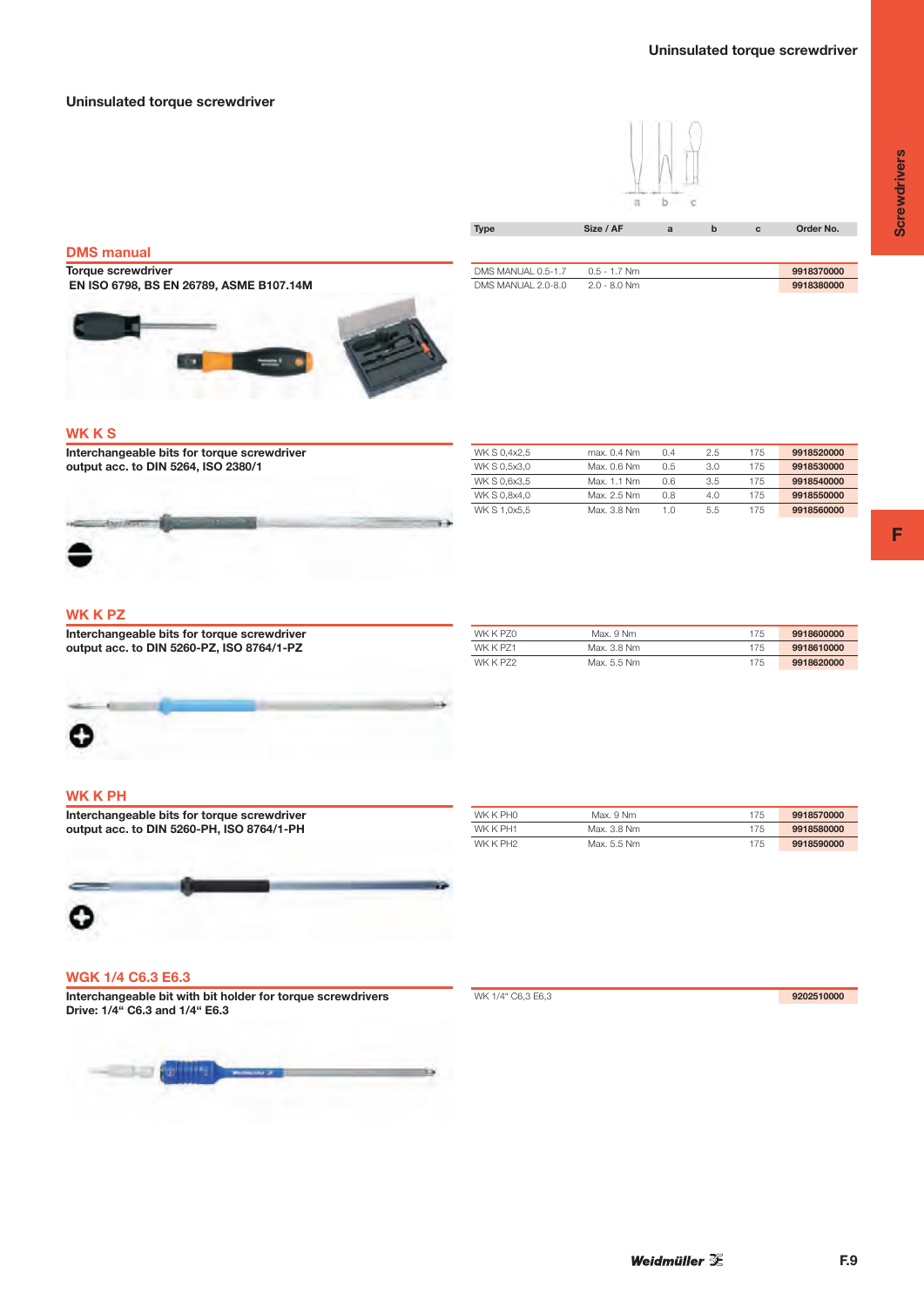### **VDE-insulated torque screwdriver**

| . | Size / AF | D | c | Order No. |
|---|-----------|---|---|-----------|
|   |           |   |   |           |

| DMSI MANUAL 0.5-1.7 | $0.5 - 1.7$ Nm | 9918390000 |
|---------------------|----------------|------------|
| DMSI MANUAL 2.0-8.0 | $20 - 80$ Nm   | 9918400000 |

### **DMSI manual**

### **VDE-insulated torque screwdriver**



## **WK SI**

**VDE-insulated interchangeable bits for VDE-insulated torque screwdriver; output acc. to DIN 5264, ISO 2380/1**



| WK SI 0.4x2.5 | max. 0.4 Nm | 0.4 | 2.5 | 220 | 9918410000 |
|---------------|-------------|-----|-----|-----|------------|
| WK SI 0.5x3.0 | Max. 0.6 Nm | 0.5 | 3.0 | 220 | 9918420000 |
| WK SI 0.6x3.5 | Max. 1.1 Nm | 0 R | 3.5 | 220 | 9918430000 |
| WK SI 0.8x4.0 | Max. 2.5 Nm | O 8 | 4.0 | 220 | 9918440000 |
| WK SI 1.0x5.5 | Max. 3.8 Nm | 1 በ | 5.5 | 220 | 9918450000 |

### **WK IK PH**

**VDE-insulated interchangeable bits for VDE-insulated torque screwdriver; output acc. to DIN 5260-PH, ISO 8764/1-PH**

| WK IK PHO | Max. 9 Nm   | 220 | 9918460000 |
|-----------|-------------|-----|------------|
| WK IK PH1 | Max. 3.8 Nm | 220 | 9918470000 |
| WK IK PH2 | Max. 5.5 Nm | 220 | 9918480000 |



### **WK IK PZ**

**VDE-insulated interchangeable bits for VDE-insulated torque screwdriver; output acc. to DIN 5260-PZ, ISO 8764/1-PZ**



| WK IK P70 | Max. 9 Nm   | つつへ | 9918490000 |
|-----------|-------------|-----|------------|
| MK IK P71 | Max. 3.8 Nm | ククハ | 9918500000 |
| MK IK P72 | Max. 5.5 Nm | つつへ | 9918510000 |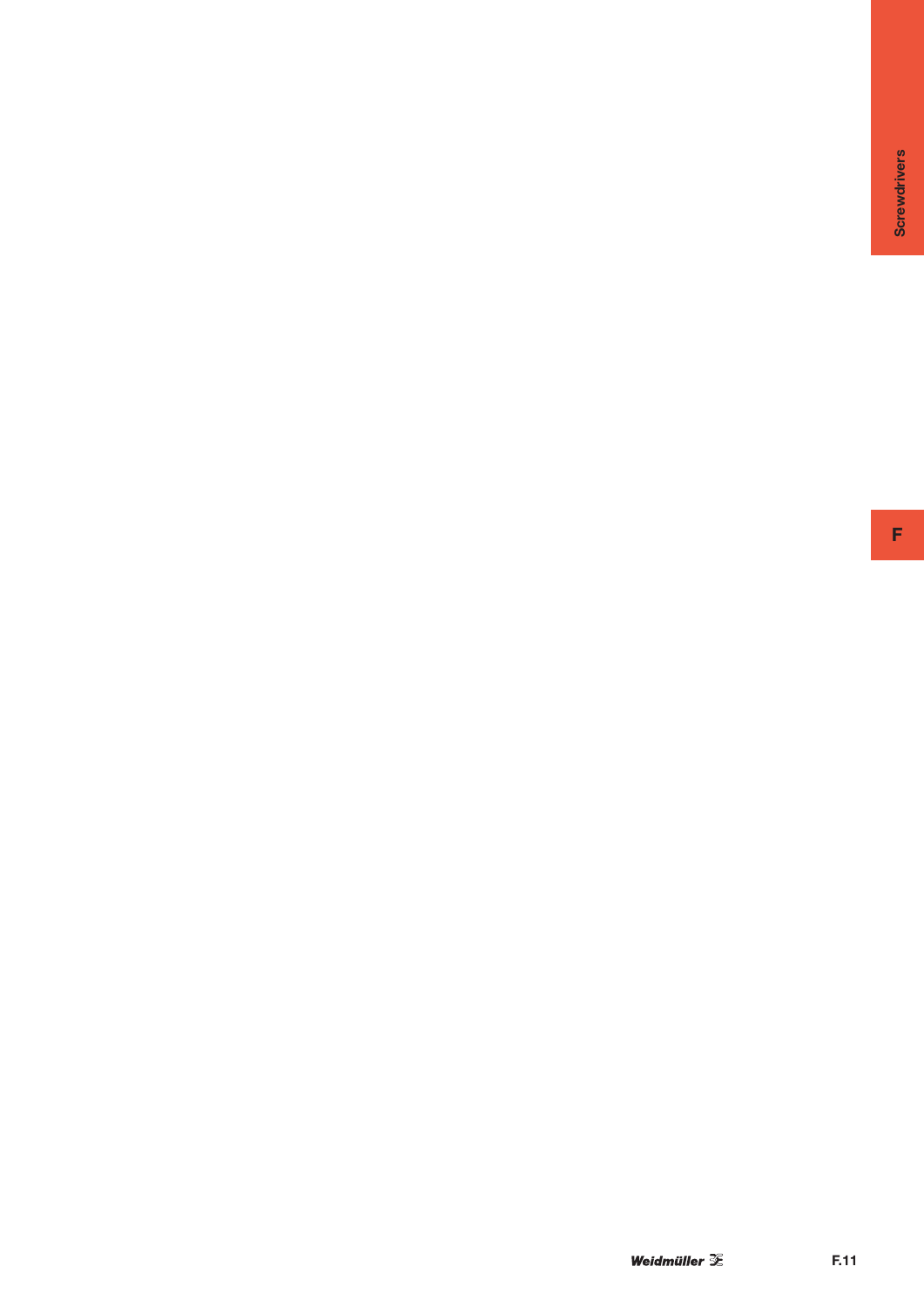

### **The Torque Screwty**

- Easier work
- Screw-on circular plug, safety sealed

### **The perfect tool for all situations**

Screwty is the ideal, universal tool for tightening and releasing cable glands on all common sensor and actuator cables. The Screwty can also reach those round plugs normally considered inaccessible! No great force is required – simply turn the tool to tighten or release the plug-in connector as required.

The Screwty also fits the majority (more than 90 %) of the cables and plug-in connectors of other suppliers and is therefore a unique tool useful throughout the world. The Screwty consists of a handle with a conventional 1/4" fitting. This means it can be used for all sizes: for M12 and M8 round plugs, and the M12F and M8F types, also for plugs and sockets on custom cables.

The Screwty is suitable for the following round plugs:

| <b>Size</b> | M <sub>8</sub>  | M8F               | M <sub>12</sub>   | <b>M12F</b>       |
|-------------|-----------------|-------------------|-------------------|-------------------|
|             | $10 \pm 0.3$ mm | $11.9 \pm 0.3$ mm | $14.5 \pm 0.3$ mm | $19.8 \pm 0.3$ mm |
| Thread      | M8x1            | M8x1              | M12x1             | M12x1             |
|             |                 |                   |                   |                   |

An adjustable torque fitting is also available for the Screwty – for guaranteeing extra reliability during installation.

The torque can be infinitely adjusted between 0.5 and 1.7 Nm. This accurate setting enables all round plugs to be tightened precisely with a certain torque.

Weidmüller specifies the following torques for its round plugs:

|        |                |                | M <sub>12</sub> | <b>M12F</b>    |
|--------|----------------|----------------|-----------------|----------------|
| Torque | $0.5 - 0.6$ Nm | $0.5 - 0.6$ Nm | $0.8 - 1.2$ Nm  | $0.8 - 1.2$ Nm |
| Thread | M8x1           | M8x1           | M12x1           | M12x1          |

The Screwty can also be fitted with other blades to create a torque screwdriver.



**Simply turn the ratchet to tighten or loosen the** 

**cable gland.**

**Use of a M12 Screwty Use of a M23 Screwty**

**1. Position Screwty,**

- **2. tighten connector,**
- **3. finished!**

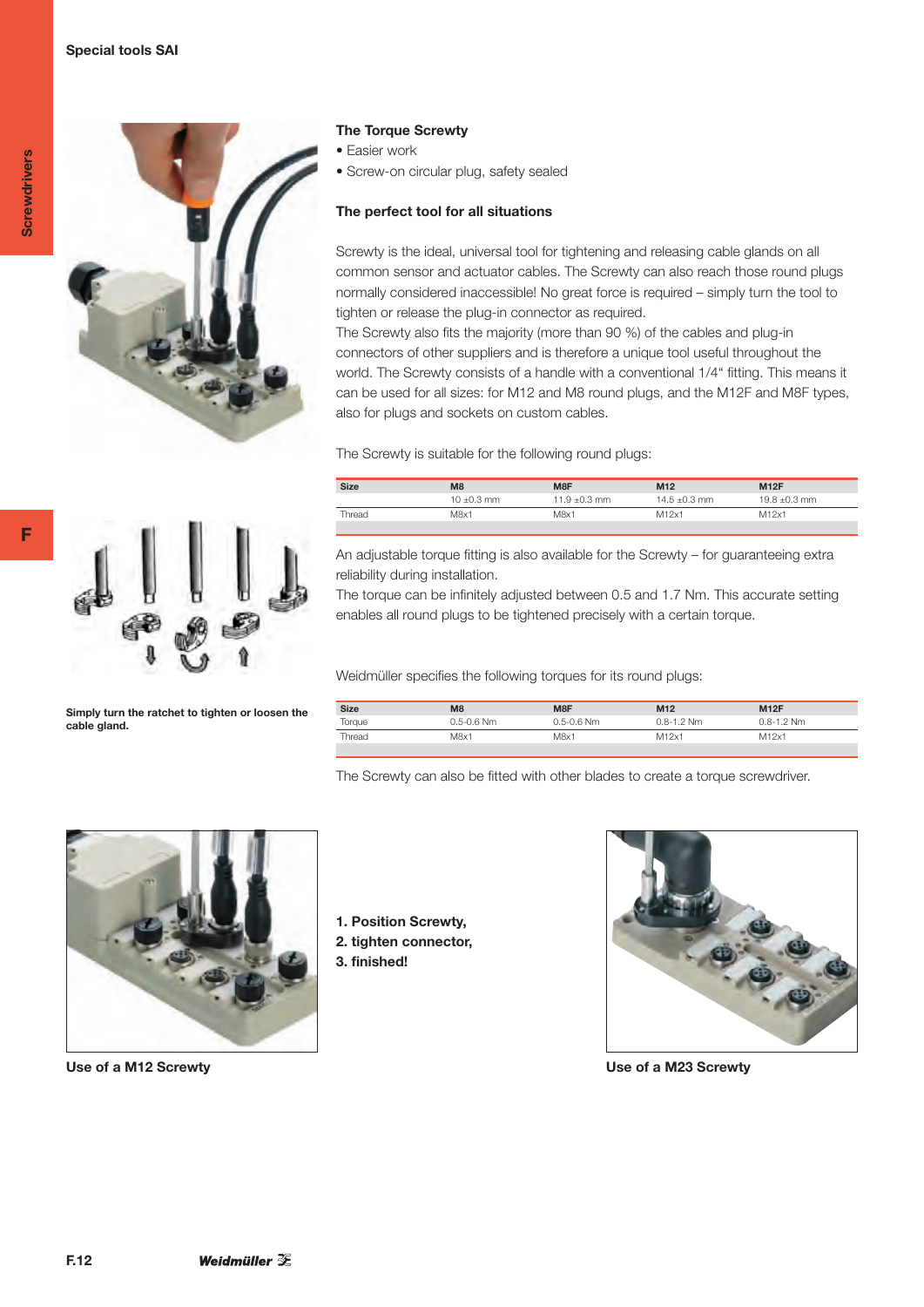### **Screwty standard**



### **Ordering data**

| <b>Type</b>   | Use                           | Qty. | Order No.  |
|---------------|-------------------------------|------|------------|
| Screwty M12   | moulded M12 lines             |      | 1900000000 |
| Screwty M8    | moulded M8 lines              |      | 1900010000 |
| Screwty M12 F | M12 plugs for custom assembly |      | 1900020000 |
| Screwty M8 F  | M8 plugs for custom assembly  |      | 1900030000 |
|               |                               |      |            |

### **Screwty Set**



### **Ordering data**

| <b>Type</b>        |                                                                | Qtv. | Order No.  |
|--------------------|----------------------------------------------------------------|------|------------|
| <b>Screwty Set</b> |                                                                |      | 1910000000 |
| <b>Fittings</b>    |                                                                |      |            |
| <b>Type</b>        | <b>Contents</b>                                                |      |            |
| <b>Screwty Set</b> | 1 Screwty standard handle + 1 M12, M8, M12 F, M8 F attachments |      |            |

### **Screwty attachments**



**Screwty M8 attachment**

f

**Screwty M8 F attachment Screwty M12 attachment**



**Screwty M12 F attachment**

### **Ordering data Type Qty. Order No.** Screwty® M12 KO o. SD 1 **1900100000** Screwty® M8 KO o. SD 1 **1900110000** Screwty® M12F KO o. SD 1 **1900120000**

**attachment**

| Screwty® M8F KO o. SD |  |   |  |  | 1900130000 |
|-----------------------|--|---|--|--|------------|
| Screwty® M23 LS       |  |   |  |  | 1981560000 |
|                       |  |   |  |  |            |
|                       |  |   |  |  |            |
| Legend:               |  |   |  |  |            |
| -                     |  | . |  |  |            |

|            | for custom assemblies                     |
|------------|-------------------------------------------|
| <b>DM</b>  | torque                                    |
| KO or SD   | ratchet only (attachment)                 |
| Screwty    | screwdriver                               |
| Screwty DM | torque screwdriver, interchangeable blade |
| <b>WK</b>  | interchangeable blade                     |
| LS         | power plug                                |
|            |                                           |

### **Screwty with torque fitting**

Setting aid for Screwty with torque fitting (included)



### **Ordering data**

| <b>Type</b>      | Use                                                                 | Qty. | Order No.  |  |
|------------------|---------------------------------------------------------------------|------|------------|--|
| Screwty-M12-DM   | moulded M12 lines with torque requirement                           | 1.   | 1900001000 |  |
| Screwty-M8-DM    | moulded M8 lines with torque requirement                            | 1    | 1900011000 |  |
| Screwty-M12 F-DM | M12 plugs, custom assembly w. torque requirement                    | 1    | 1900021000 |  |
| Screwty-M8 F-DM  | M8 plugs, custom assembly with torque requirement                   | 1    | 1900031000 |  |
|                  |                                                                     |      |            |  |
| <b>Fittings</b>  |                                                                     |      |            |  |
| <b>Type</b>      | <b>Contents</b>                                                     |      |            |  |
| Screwty-M12-DM   | 1 interchangeable blade, 1 torque handle, 1 setting aid for Screwty |      |            |  |
|                  | torque, 1 Screwty M12 attachment                                    |      |            |  |
| Screwty-M8-DM    | 1 interchangeable blade, 1 torque handle, 1 setting aid for Screwty |      |            |  |
|                  | torque, 1 Screwty M18 attachment                                    |      |            |  |
| Screwty-M12 F-DM | 1 interchangeable blade, 1 torque handle, 1 setting aid for Screwty |      |            |  |
|                  | torque, 1 Screwty M12 F attachment                                  |      |            |  |
| Screwty-M8 F-DM  | 1 interchangeable blade, 1 torque handle, 1 setting aid for Screwty |      |            |  |
|                  | torque, 1 Screwty M18 F attachment                                  |      |            |  |
|                  |                                                                     |      |            |  |

### **Screwty Set-DM**



### **Ordering data**

| <b>Type</b>     |                                                                                                                                   | Qtv. | Order No.  |
|-----------------|-----------------------------------------------------------------------------------------------------------------------------------|------|------------|
| Screwty Set-DM  |                                                                                                                                   |      | 1920000000 |
| <b>Fittings</b> |                                                                                                                                   |      |            |
| <b>Type</b>     | Contents                                                                                                                          |      |            |
| Screwty Set-DM  | 1 interchangeable blade, 1 torque handle, 1 setting aid for Screwty torque,<br>1 each of Screwty M12, M8, M12 F, M8 F attachments |      |            |
|                 |                                                                                                                                   |      |            |

### **Screwty interchangeable handle/interchangeable bit**



### **Ordering data**

| <b>Type</b>       | Use | Qty. | Order No.  |
|-------------------|-----|------|------------|
| 1/4" handle       |     |      | 4294820000 |
| WK-1/4" (Screwty) |     |      | 1862200000 |
|                   |     |      |            |
|                   |     |      |            |
|                   |     |      |            |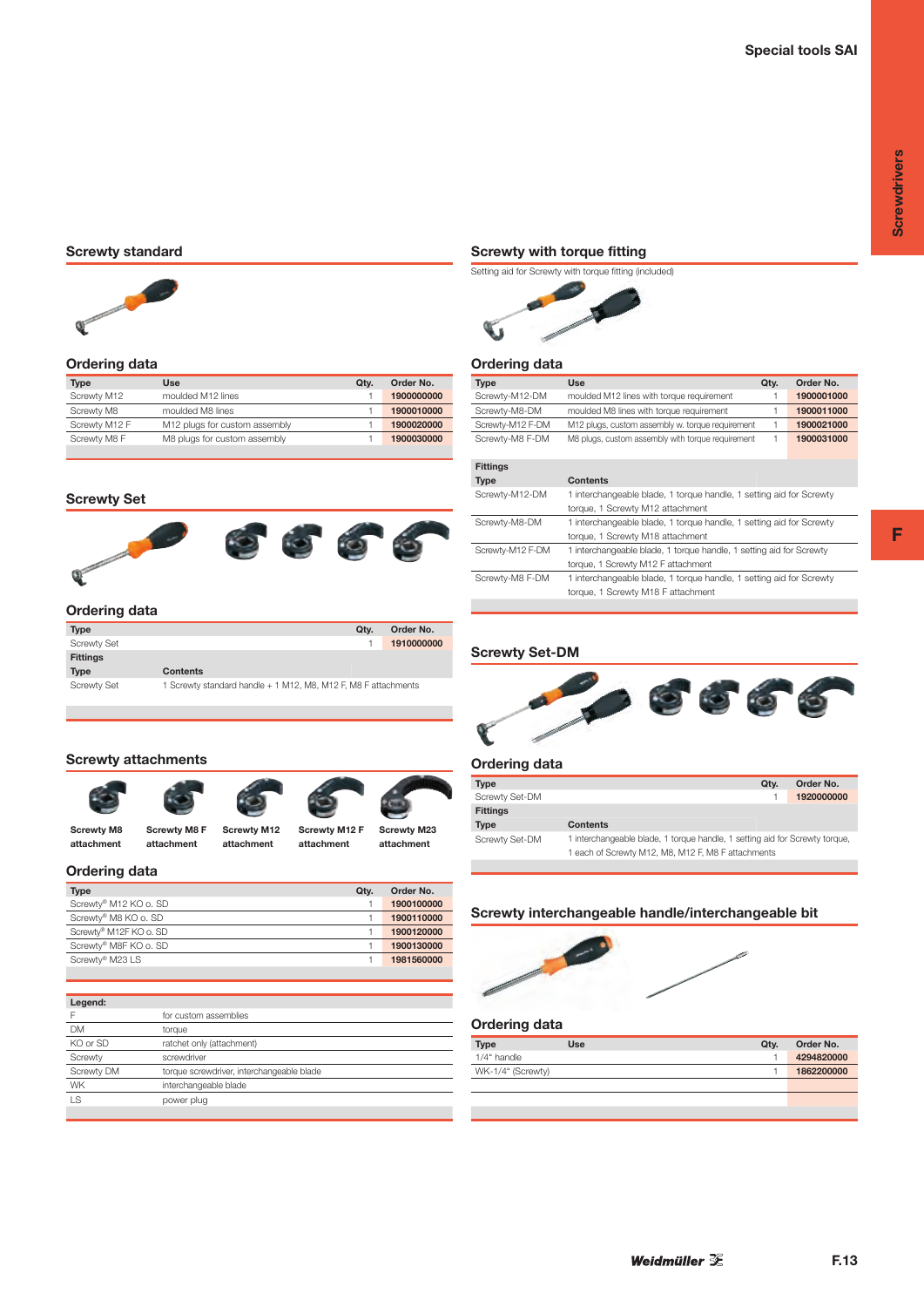# **Cable gland tools**

Tightening tool for all types of cable glands

- Can tighten or loosen several rows of cable glands
- No deforming of the cable glands

### **FleCaFix 11/24**

**Cable gland tool**



- Spanner size: 11 to 24 AF
- Infinite adjustment of spanner size
- Ratchet function: not necessary to remove tool between turns
- Authentic one-hand tool



• Spanner size: 24 to 36 AF

**FleCaFix 24/36**

- Infinite adjustment of spanner size
- Ratchet function: not necessary to remove tool between turns
- Authentic one-hand tool



| mm |
|----|
| ğ  |
| mm |
|    |
|    |

### **Ordering data**

**Version**

| 190 / 30 / 60 |
|---------------|
| 190           |
| 11.024.0      |
|               |
|               |

| Tvpe           | Otv | Order No.  |
|----------------|-----|------------|
| FLECAFIX 11/24 |     | 9015900000 |

| 204 / 30 / 60 |
|---------------|
| 240           |
| 24.036.0      |
|               |

| Type           | Qtv | Order No.  |
|----------------|-----|------------|
| FLECAFIX 24/36 |     | 9015980000 |

**Note**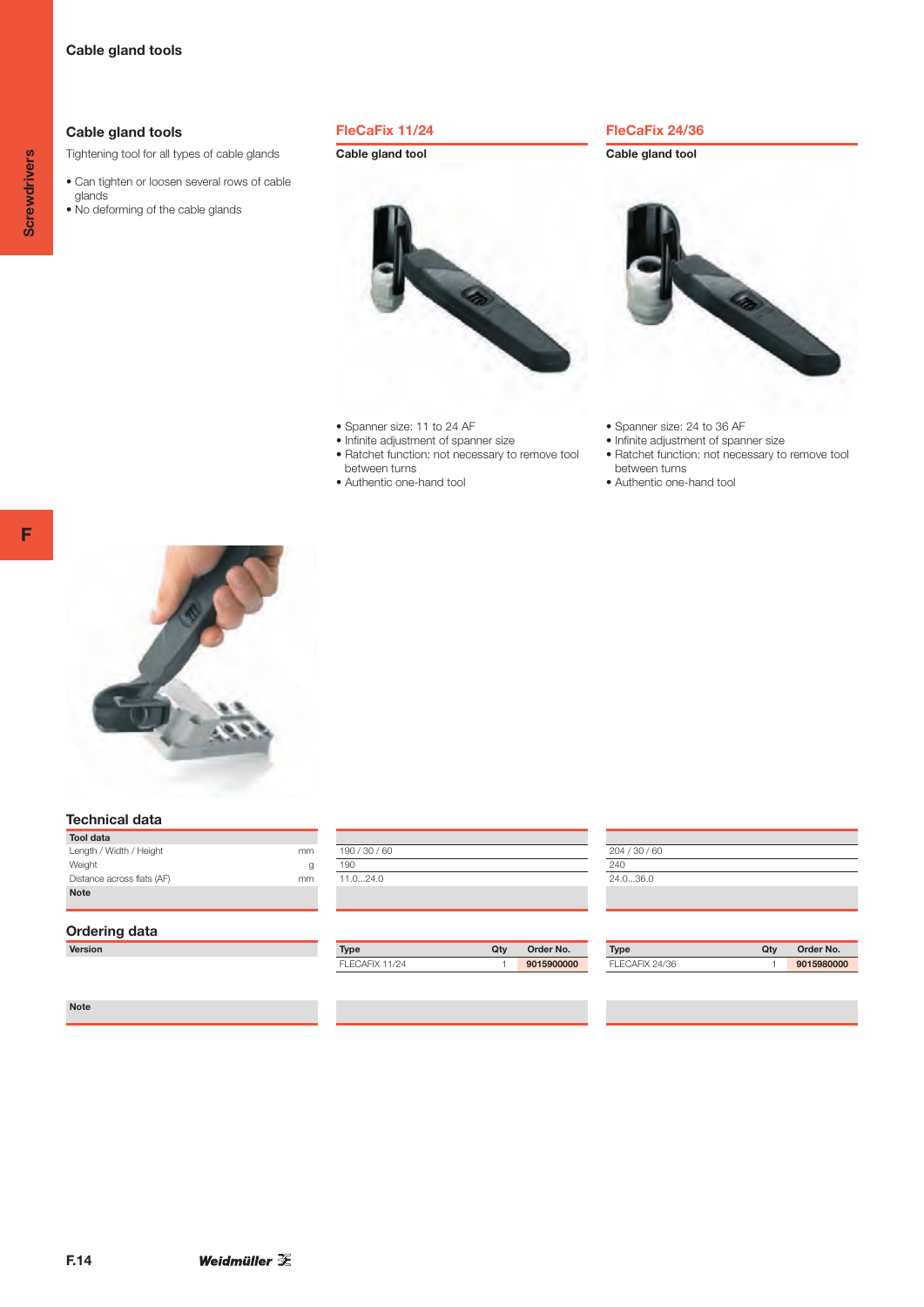### **Subsetted Cutting and Swifty® Subsetted Current Combined cutting and swifty®** set **screw driving tool**

That does not damage the edge; for cutting of copper cables.

- Solid cables with a diameter of up to 1.5 mm<sup>2</sup> • Flexible cables with a diameter of up to
- $2.5$  mm<sup>2</sup>

**swifty®**

**swifty®set** • Efficient operation:

• Cable cutting tool to mount on non-insulated screw drivers with a blade diameter of 3.5 mm

• Minimum manual force required • Automatic opening of the cutter • Ergonomically designed grip

• Only one tool for cable-processing

• Suitable for screw and tension clamps • Readily available pocket size • For right-handed and left-handed use

in IDC-technology

• One-hand operation



### **Technical data**

| <b>Maximum cutting capacity</b>          |                 |
|------------------------------------------|-----------------|
| Copper cable:                            |                 |
| Solid cable (conductor cross-section)    | mm <sup>2</sup> |
| Flexible cable (conductor cross-section) | mm <sup>2</sup> |
| <b>Tool data</b>                         |                 |
| Length x width x height                  | mm              |
| Weight                                   | q               |
|                                          |                 |

### **Ordering data**

| 1.5      |  |
|----------|--|
| 2.5      |  |
|          |  |
| 35/18/40 |  |
| 20       |  |
|          |  |
|          |  |

| Type |                                           | Otv. | Order No.  |
|------|-------------------------------------------|------|------------|
|      | swifty <sup>®</sup> (without screwdriver) |      | 9006020000 |
|      |                                           |      |            |

| <b>Type</b>                   | Qty. | Order No.  |
|-------------------------------|------|------------|
| swifty®set (with screwdriver) |      | 9006060000 |
| Screwdriver                   |      | 9008330000 |
| (SD 0.6x3.5x100)              |      |            |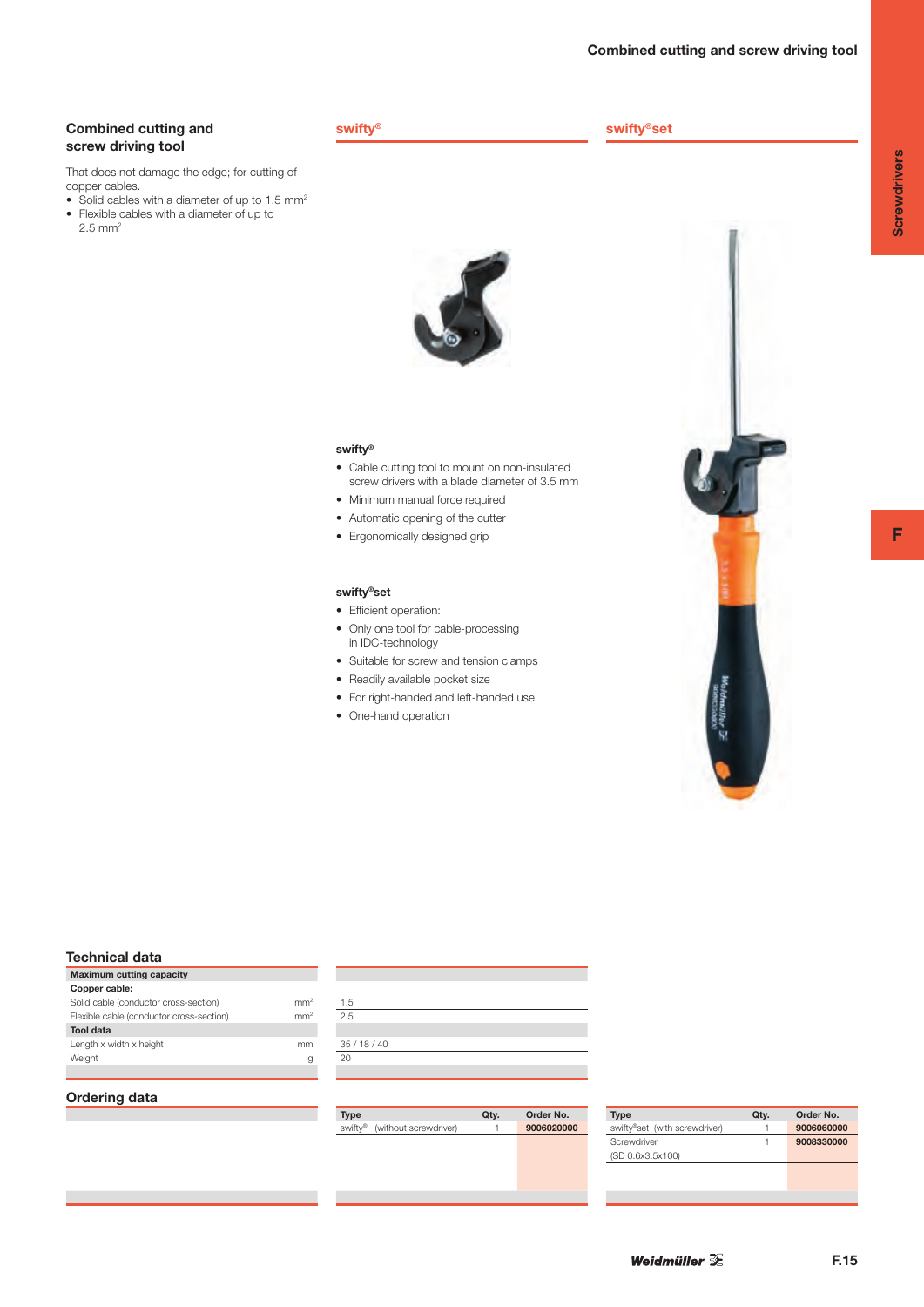Weidmüller screwdrivers come in four different grip sizes, and are the result of a consistent grip concept which takes into account both the human hand and the different requirements when working.

- Perfect handling with all grip sizes
- Maximum torques
- Optimum transmission of axial force
- Complete range including all commercial sizes



### **SoftFinish grip**



Weidmüller's SoftFinish grip zone for use in dry conditions and for general applications offers customers a complete range of screwdrivers that enables far higher torques as well as substantially more comfort due to the soft material of the grip.

### **Product benefits:**

- Made of special soft material which is kind to the skin, the SoftFinish zone enables maximum torques
- Perfect ergonomic grip design for comfortable screw driving and optimum handling
- You can choose from long-life extremely stressable blades in standard sizes
- ChromTop blade tip offers maximum corrosion protection and greatest possible dimensional accuracy of the blade geometry in the screw head over many years

### **SoftFinish electric**



VDE-insulated screwdriver according to DIN EN 60900, IEC 900 for work on live equipment

### **Product benefits:**

- The protective insulation moulded directly on the screwdriver blade ensures electrical safety, even in critical applications
- Safe for working at up to 1500 volts DC and 1000 volts AC
- Each screwdriver is individually tested in a water bath at 10,000 volts according to DIN EN 60900
- Perfect ergonomic grip design for comfortable screw driving and optimum handling
- Made of special soft material which is kind to the skin, the SoftFinish zone prevents slipping in critical situations and at the same time enables maximum torques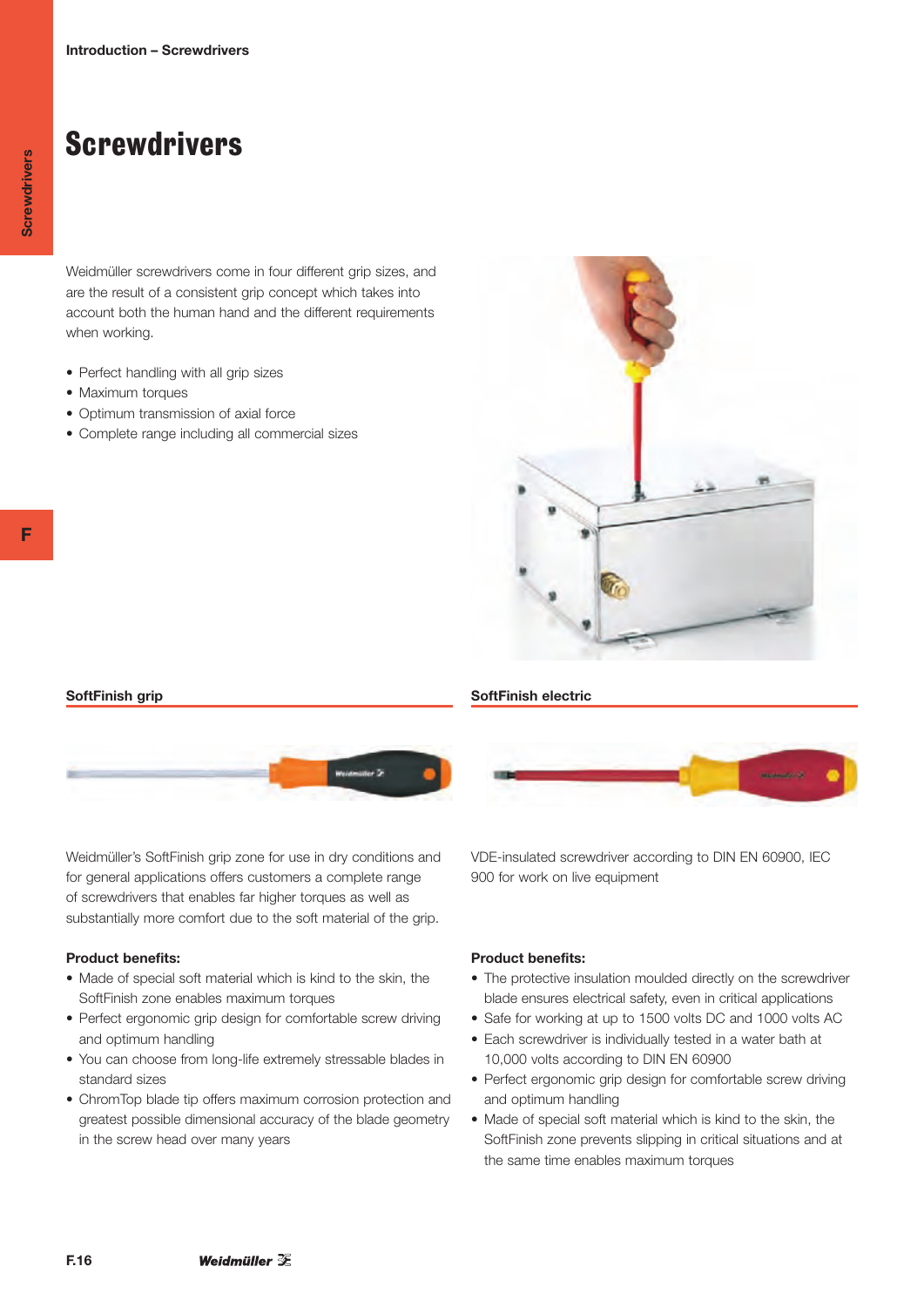### **VDE-insulated screwdriver**

VDE-insulated screwdriver, for working on live parts up to 1000 VAC and 1500 VDC. DIN EN 60900, IEC 900, Safety tested "GS", each piece tested. Bit made from fully hardened, high-alloy chromium-vanadium-molybdenum steel, gun-metal finish.



**SDI S**

**VDE insulated slot-head screwdriver, SDI DIN 7437, ISO 2380/2, drive output acc. to DIN 5264, ISO 2380/1. SoftFinish grip** 



| SDI 0.4X2.0X60  | A | 0.4 | 2.0 | 60  | 9205690000 |
|-----------------|---|-----|-----|-----|------------|
| SDI 0.4x2.5x75  | A | 0.4 | 2.5 | 75  | 9008370000 |
| SDI 0.5x3.0x100 | B | 0.5 | 3.0 | 100 | 9008380000 |
| SDI 0,6x3,5x100 | B | 0.6 | 3.5 | 100 | 9008390000 |
| SDI 0.8x4.0x100 | B | 0.8 | 4.0 | 100 | 9008400000 |
| SDI 1.0x4.5x125 | B | 1.0 | 4.5 | 125 | 9008910000 |
| SDI 1.0X4.5X175 | B | 1.0 | 4.5 | 175 | 9205700000 |
| SDI 1.0x5.5x125 | B | 1.0 | 5.5 | 125 | 9008410000 |
| SDI 1.0X5.5X175 | B | 1.0 | 5.5 | 175 | 9205710000 |
| SDI 1.2x6.5x150 | B | 1.2 | 6.5 | 150 | 9008420000 |
| SDI 1.6x8.0x175 | B | 1.6 | 8.0 | 175 | 9008430000 |
|                 |   |     |     |     |            |

### **SDIK PH**

**VDE-insulated crosshead screwdriver, Phillips type, SDIK PH DIN 7438, ISO 8764/2-PH, output acc. to ISO 8764-PH, SoftFinish grip**



### **SDIK PZ**

**VDE-insulated crosshead screwdriver Pozidrive type, SDIK PZ DIN 7438, ISO 8764/2-PZ, output acc. to ISO 8764-PZ, SoftFinish grip**

| -------              | $\sim$ | ---     | ------------ |
|----------------------|--------|---------|--------------|
| SDIK PH1             |        | 80      | 9008570000   |
| SDIK PH <sub>2</sub> |        | $100 -$ | 9008580000   |
| SDIK PH3             |        | 150     | 9008590000   |
|                      |        |         |              |

SDIK PHO **0 60 <b>9008560000** 

| SDIK P71 |   | 80  |  |
|----------|---|-----|--|
| SNIK P72 | - | 100 |  |



VDE-insulated screwdriver with pilot tip, for working on live parts up to 1000 VAC and 1500 VDC, DIN EN 60900, IEC 900, Safety tested "GS", each piece tested. Bit made from fully hardened, high-alloy chromium-vanadiummolybdenum steel, gun-metal finish.

### **SDIZ**

**VDE insulated slot-head screwdriver, SDI DIN 7437, ISO 2380/2, drive output acc. to DIN 5264, ISO 2380/1. SoftFinish grip**

| -- |  |  |
|----|--|--|
|    |  |  |
|    |  |  |

| SDIZ 0.6X3.5X100     | Ωĥ  |     | 100        | 9008450000 |
|----------------------|-----|-----|------------|------------|
| SDIZ 0.8X4.0X100     | 0 8 | 4 N | 100 $\sim$ | 9008460000 |
| SDIZ 0.8X5.5 150/248 |     |     |            | 9008640000 |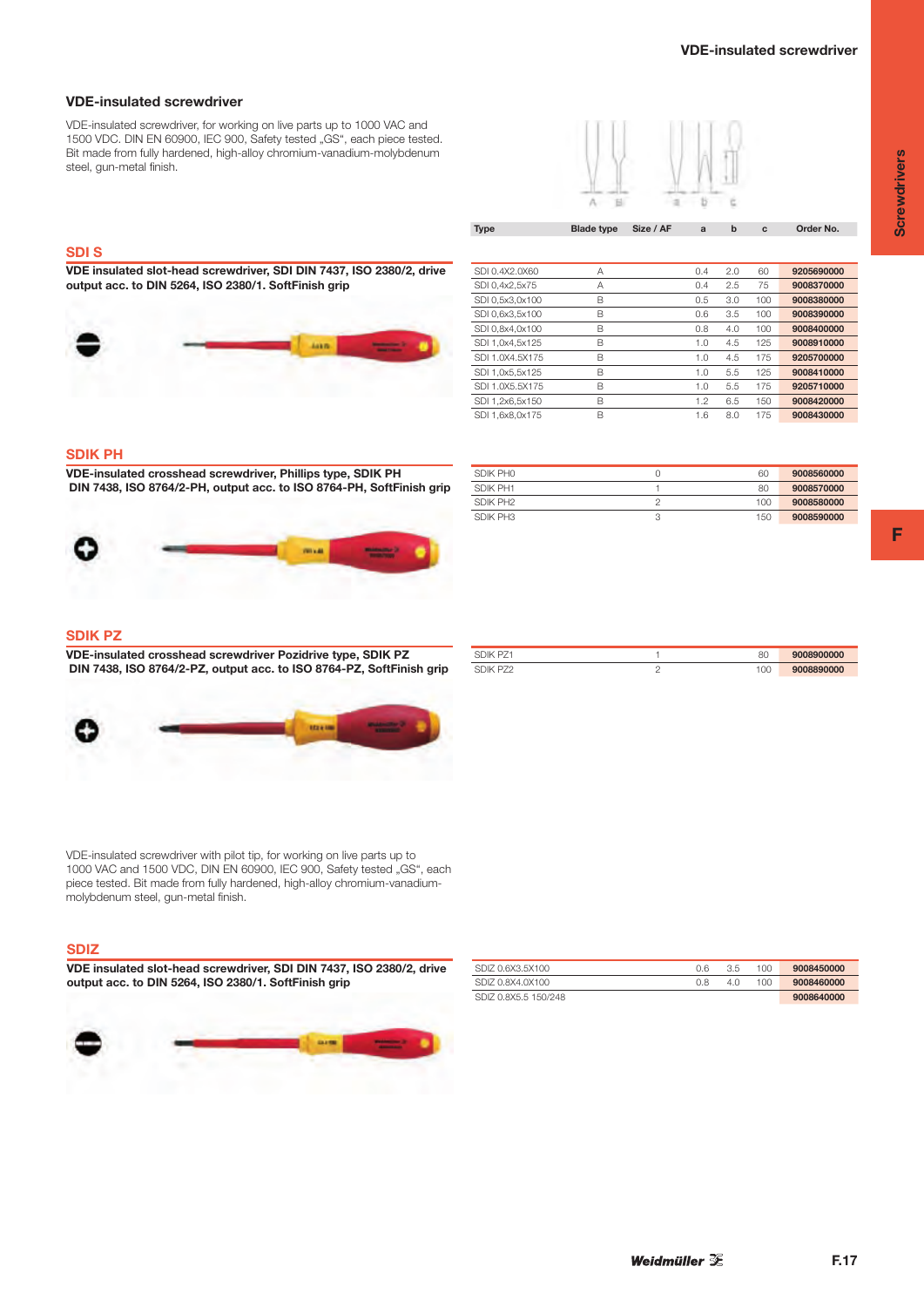### **VDE-insulated screwdriver**

VDE-insulated screwdriver with pilot tip, for working on live parts up to 1000 VAC and 1500 VDC, DIN EN 60900, IEC 900, Safety tested "GS", each piece tested. Bit made from fully hardened, high-alloy chromium-vanadiummolybdenum steel, gun-metal finish.

### **SDIS 2.5-5.5/PH/1/2**

6-part set: VDE insulated slotted and crosshead PH screwdriver set





**Type Blade type Size / AF a b c Order No.**

| SDI 0,4x2,5x75     |   | 0.4 | 25  | 80  |            |
|--------------------|---|-----|-----|-----|------------|
| SDI 0,5x3,0x100    |   | 0.5 | 3.0 | 100 |            |
| SDI 0.8x4.0x100    |   | 0.8 | 4.0 | 100 |            |
| SDI 1,0x5,5x125    |   | 1.0 | 5.5 | 125 |            |
| SDI PH 1           |   |     |     | 80  |            |
| SDI PH 2           | 2 |     |     | 100 |            |
| SDIS 2,5-5,5/PH1/2 |   |     |     |     | 9009730000 |

### **F**

### **SDIS 2.5-5.5/PZ/1/2**

**Six-piece set: VDE-insulated slotted and PZ-crosshead screwdriver set**



Weidmüller SoftFinish VDE-insulated electric screwdriver for working on live components with up to 1000 V AC and 1500 V DC, DIN EN 60900, IEC 900. Safety tested "GS"; each product tested.

### **SDIS 2.0-5.5**

**VDE insulated slot-head screwdriver, SDI DIN 7437, ISO 2380/2, drive output acc. to DIN 5264, ISO 2380/1. SoftFinish grip**



| SDI 0,4x2,0x60  | А | 0.4 | 20  | 60      |            |
|-----------------|---|-----|-----|---------|------------|
| SDI 0,4x2,5x75  | А | 0.4 | 2.5 | 75      |            |
| SDI 0,5x3,0x100 | R | 0.5 | 3.0 | $100 -$ |            |
| SDI 0,6x3,5x100 | R | 0.6 | 3.5 | $100 -$ |            |
| SDI 0.8x4.0x100 | R | 0.8 | 4.0 | $100 -$ |            |
| SDI 1,0x5,5x125 | B | 1.0 | 5.5 | 125     |            |
| SDIS 2.0-5.5    |   |     |     |         | 9205550000 |

SDI 0,4x2,5x75 A 0.4 2.5 80<br>SDI 0.5x3.0x100 B 0.5 3.0 100 SDI 0.5x3,0x100 B 0.5 3.0 100 SDI 0,8x4,0x100 B 0.8 4.0 100 SDI 1,0x5,5x125 B 1.0 5.5 125 SDI PZ 1 1 80 SDI PZ 2 2 100 SDIS 2,5-5,5/PZ1/2 **1128540000**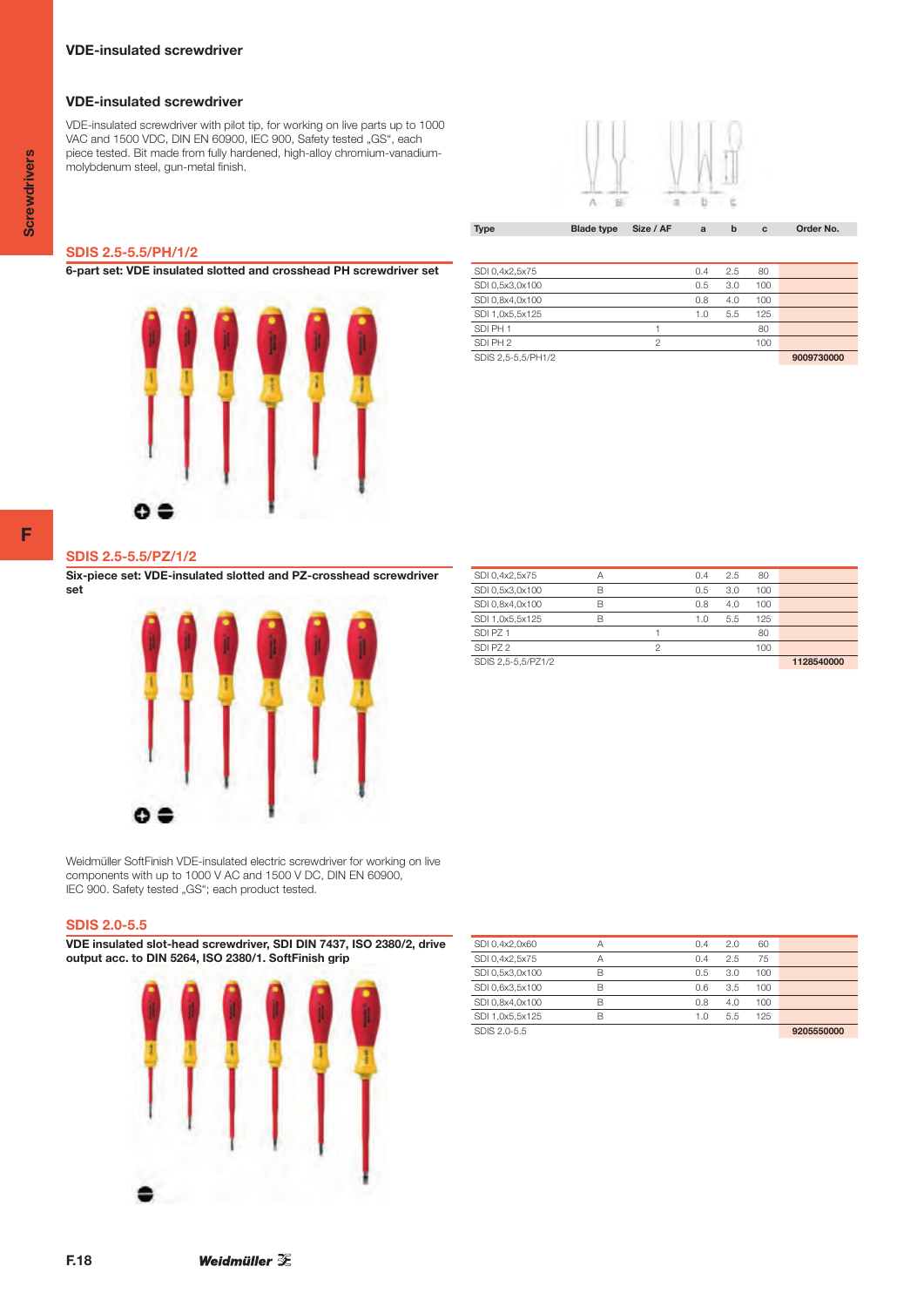### **Uninsulated screwdriver**

**Weidmüller SoftFinish screwdriver for general uses, blade made from fully hardened.**

**High-alloy chromium-vanadium-molybdenum steel, matt chrome finish.**

### **SD S**

**Slotted screwdriver with rounded blade SD DIN 5265, ISO 2380/2, output to DIN 5264, ISO 2380/1. ChromTop tip, SoftFinish grip**



### SD 0,4x2,0x60 B 0.4 2.0 60 **9037160000** SD 0,4x2,5x75 A 0.4 2.5 75 **9009030000** SD 0,5x3,0x80 A 0.5 3.0 80 **9008320000** SD 0,6x3,5x100 A 0.6 3.5 100 **9008330000** SD 0,6x3,5x200 A 0.6 3.5 200 **9010110000** SD 0,8x4,0x100 A 0.8 4.0 100 **9008340000** SD 0,8x4,5x125 A 0.8 4.5 125 **9009020000 Type Blade type Size / AF a b c Order No.**

SD 1,0x5,5x150 A 1.0 5.5 150 **9008350000** SD 1,2x6,5x150 A 1.2 6.5 150 **9009010000**

### **SDK PH**

**Crosshead screwdriver, Phillips, SDK PH DIN 5262, ISO 8764/2-PH, ouput to ISO 8764-PH, ChromTop tip, SoftFinish grip**



### **SDK PZ**

**Crosshead screwdriver, Pozidriv, SDK PZ DIN 5262, ISO 8764/2-PZ, ouput to ISO 8764/1-PZ, ChromTop tip, SoftFinish grip**



### **SD TH**

**Torx® TH screwdriver with hole in tip of blade (tamper-resistant), SD TH for screwing Torx® and Torx®-TH security screws (pin in centre of Torx recess), chrome top tip, SoftFinish grip. The SD TH20 can be used with the Klippon K housing series.**



### **SK**

The SK 10.0x125 Allen key, SK DIN 3125, drive output acc. to **DIN 475/2, SoftFinish grip. It can be used with all sizes from the Klippon TB and Klippon STB housing series.**



| SDK P71 |   | 80      | 9008530000 |
|---------|---|---------|------------|
| SDK P72 |   | $100 -$ | 9008540000 |
| SDK PZ3 | O | 150     | 9008550000 |
|         |   |         |            |

SDK PZ0 0 60 **9008520000**

| SL<br>the contract of the contract of |  | OC | 9009160000 |
|---------------------------------------|--|----|------------|

|  | x125<br>SK<br>וור<br>11 <sup>2</sup><br>,,,,,, | ັ |  | 105<br>ن ے . | 170000<br>9009 |
|--|------------------------------------------------|---|--|--------------|----------------|
|--|------------------------------------------------|---|--|--------------|----------------|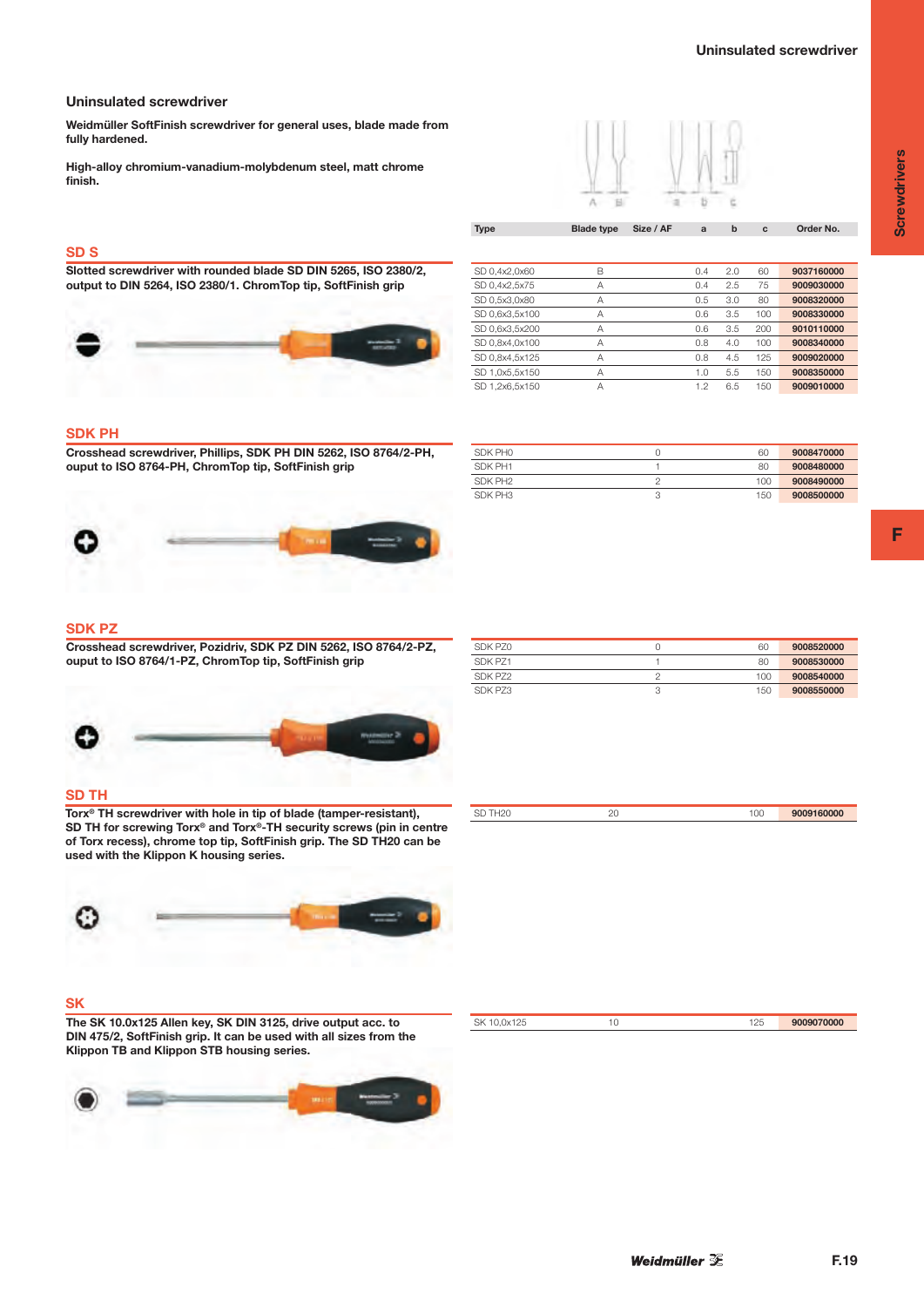### **Uninsulated screwdriver**

### **Uninsulated screwdriver**

**Weidmüller SoftFinish screwdriver for general uses, blade made from fully hardened.**

**High-alloy chromium-vanadium-molybdenum steel, matt chrome finish.**

### **Set S 2.5/3.0/4.0/5.5/PH 1/2**

**6-part set: slotted and crosshead PH screwdriver set with circular blades**





**Type Blade type Size / AF a b c Order No.**

| SD 0,4x2,5x75     | А |   | 0.4 | 2.5 | 75  |            |
|-------------------|---|---|-----|-----|-----|------------|
| SD 0,5x3,0x80     |   |   | 0.5 | 3.0 | 80  |            |
| SD 0,8x4,0x100    | А |   | 0.8 | 4.0 | 100 |            |
| SD 1,0x5,5x150    | А |   | 1.0 | 5.5 | 150 |            |
| SD PH 1           |   |   |     |     | 80  |            |
| SD PH 2           |   | っ |     |     | 100 |            |
| SDS 2,5-5,5/PH1/2 |   |   |     |     |     | 9009740000 |

**F**

**Screwdrivers**

**Screwdrivers** 

### **Set S 2.0/2.5/3.0/3.5/4.0/5.5**

**Slotted screwdriver with rounded blade SD DIN 5265, ISO 2380/2, output to DIN 5264, ISO 2380/1. ChromTop tip, SoftFinish grip**



| SD 0.4x2.0x60  | R | 0.4 | 20  | 60      |            |
|----------------|---|-----|-----|---------|------------|
| SD 0.4x2.5x75  |   | 0.4 | 2.5 | 75      |            |
| SD 0,5x3,0x80  |   | 0.5 | 3.0 | 80      |            |
| SD 0,6x3,5x100 |   | 0.6 | 3.5 | $100 -$ |            |
| SD 0.8x4.0x100 | А | 0.8 | 4.0 | 100     |            |
| SD 1.0x5.5x150 |   | 1.0 | 5.5 | 150     |            |
| SDS 2.0-5.5    |   |     |     |         | 9205560000 |

### **System 11+1 S-PH-PZ-SK**

**12-part set of interchangeable blades for slotted head, crosshead PH/PZ and hexagon screws, SoftFinish grip**





| <b>SD</b>              |                | 0.5 | 3.0 | 140 |            |
|------------------------|----------------|-----|-----|-----|------------|
| SD                     |                | 0.8 | 4.0 | 140 |            |
| $\overline{SD}$        |                | 1.0 | 5.0 | 140 |            |
| $\overline{SD}$        |                | 1.2 | 6.0 | 140 |            |
| PH <sub>1</sub>        | 1              |     |     | 140 |            |
| PH <sub>2</sub>        | $\overline{c}$ |     |     | 140 |            |
| PZ <sub>1</sub>        | 1              |     |     | 140 |            |
| PZ <sub>2</sub>        | $\overline{2}$ |     |     | 140 |            |
| SK                     | 3              |     |     | 140 |            |
| $\overline{\text{SK}}$ | $\overline{4}$ |     |     | 140 |            |
| SK                     | 5              |     |     | 140 |            |
| SYSTEM 11+1            |                |     |     | 140 | 9009750000 |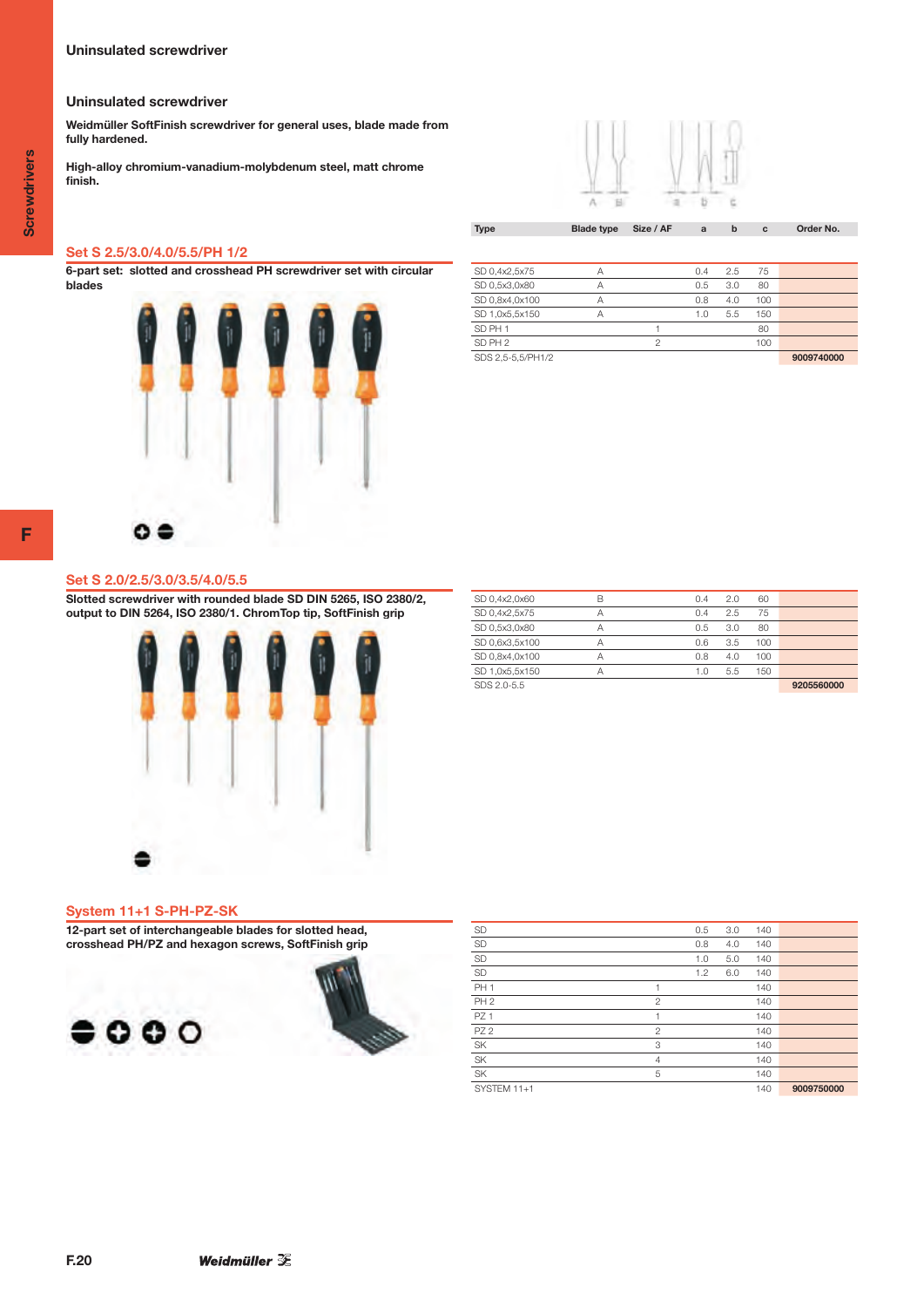### **Weidmüller wrench set**

**Allen key made from fully hardened, high-alloy chromium-vanadium steel, produced acc. to DIN ISO 2936 L (DIN 911), high-quality refined surface.**

| 9-piece offset screwdriver set in Prostar holder, with MagicRing: holds          |
|----------------------------------------------------------------------------------|
| standard screws (size 3 and larger) in any position thanks to spring steel ring. |
| with <b>ball point</b> : for working at angles up to 25°.                        |
|                                                                                  |



### **SK S**

**SK WSD S**

**7-piece Allen key set**





## 4 5 6 8

### **SK S**

**7-piece Allen key set with MagicRing and ball point:** holds standard screws (size 3 and larger) in any position thanks to spring steel ring, with ball point: for working at angles up to 25°.





|                | 2.5 |  |            |
|----------------|-----|--|------------|
|                | c   |  |            |
|                |     |  |            |
|                |     |  |            |
|                |     |  |            |
|                |     |  |            |
| SKS 2,0-8,0 MR |     |  | 9008870000 |

### **TH S**

### **8-piece Torx®-TH screwdriver set**

with hole in the blade point (tamper-proof), for screwing Torx® and Torx®-TH tamper-proof screws (centre pin in profile)





|           | 9  |            |
|-----------|----|------------|
|           | 10 |            |
|           | 15 |            |
|           | 20 |            |
|           | 25 |            |
|           | 27 |            |
|           | 30 |            |
|           | 40 |            |
| TH-S 9-40 |    | 9008880000 |

### **Type Blade type Size / AF a b c Order No.**

|                   | 1.5      |            |
|-------------------|----------|------------|
|                   | 2        |            |
|                   | 2.5      |            |
|                   | ۵        |            |
|                   |          |            |
|                   | 5        |            |
|                   | 6        |            |
|                   | я        |            |
|                   | $1 \cap$ |            |
| SK WSD-S 1,5-10,0 |          | 9008850000 |

| 2.5         |            |
|-------------|------------|
|             |            |
|             |            |
| д           |            |
|             |            |
|             |            |
| SKS 2,0-8,0 | 9008860000 |